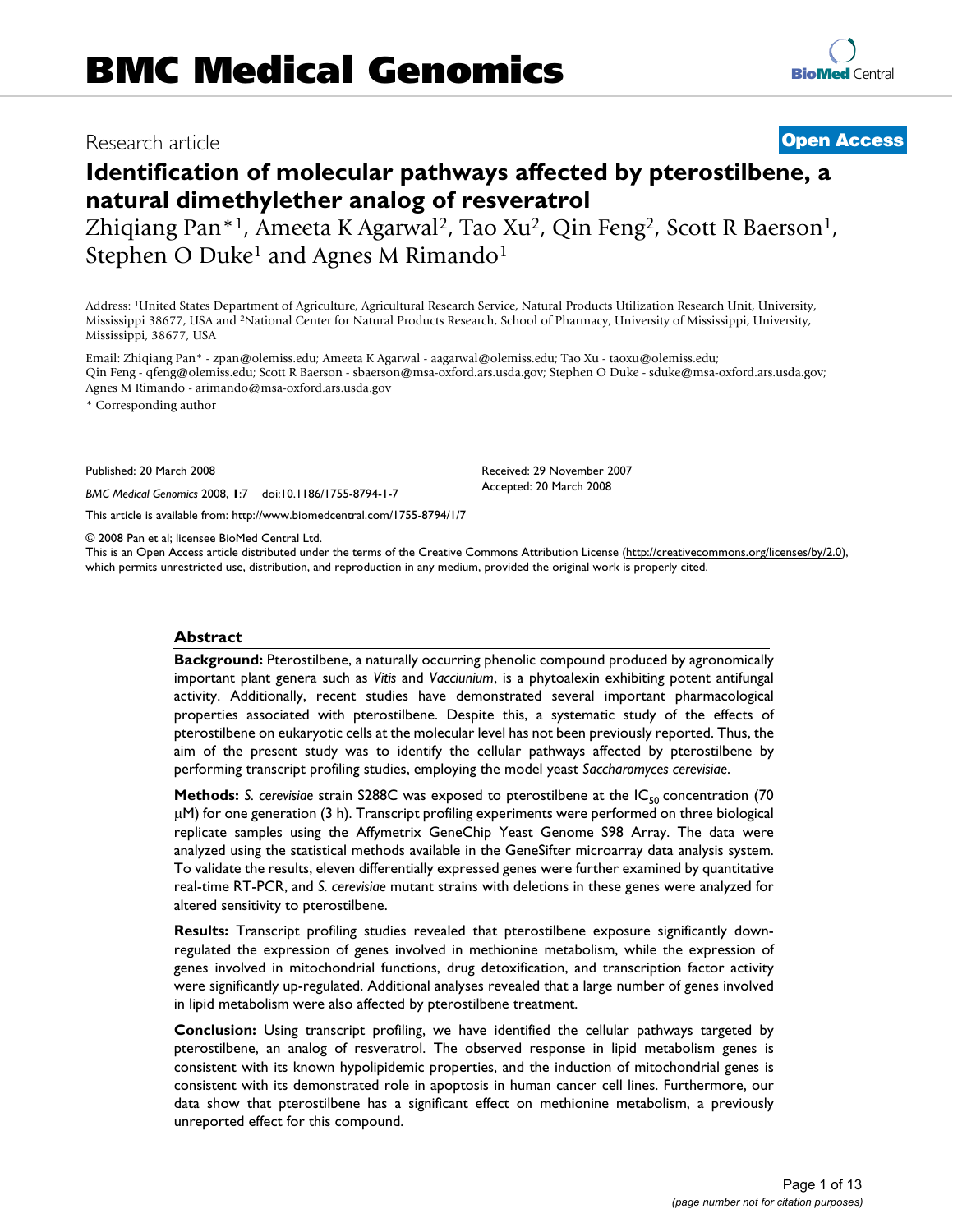# **Background**

Pterostilbene is a naturally-occurring phytoalexin identified in several plant species. It belongs to a group of phenolic compounds known as stilbenes, and is found in the heartwood of sandalwood (*Pterocarpus santalinus*) [1] and *P. marsupium* [2]. It was also identified in the leaves of *Vitis vinifera* [3], in infected grape berries of var. Chardonnay and Gamay [4], and in healthy and immature berries of var. Pinot Noir and Gamay [5]. Pterostilbene has also been found in berries of some *Vacciunium* species [5]. Pterostilbene, one of the most extensively studied secondary metabolites found in grapes and wine, is a dimethylether analog of resveratrol that is well known for its hypolipidemic activity. A considerable amount of research effort has been expended to address the biochemical and physiological effects of pterostilbene in animal and microbial systems. For example, the antioxidative activity of pterostilbene was first demonstrated *in vitro* by its inhibition of methyl linoleate oxidation [6]. Pterostilbene was reported to scavenge 1,1-diphenyl-2-picrylhydrazyl (DPPH) free radicals and to inhibit the oxidation of citronellal, and lipid peroxidation in rat liver microsomes and in cultured human fibroblasts [7]. Pterostilbene isolated from *Anogeissus acuminata* (Family Combretaceae) is cytotoxic against a number of cancer cell lines, including human breast cancer and murine lymphoid neoplasma cells [8,9]. More recently, it has been demonstrated that pterostilbene can reduce cholesterol levels *in vivo* in hamsters through the activation of the peroxisome proliferator-activated receptor  $\alpha$  (PPAR $\alpha$ ) [10]. Pterostilbene has been reported to reduce glucose and increase plasma insulin levels significantly in normal and diabetic rats [11]. Furthermore, pterostilbene has been shown to be cancer-chemopreventive [8,12] and antiinflammatory [13].

Investigation of the pathogen-host interactions of *Vitis vinifera* has led to the hypothesis that resistance is not due to preformed physical or chemical factors, but rather to an active defense mechanism that is triggered by the pathogen, of which stress metabolites including resveratrol, αviniferin and ε-viniferin are an important component [14]. Pterostilbene, produced in leaf tissues by various species of the *Vitaceae* family following fungal infection, proved to have more potent antifungal activity than resveratrol (reviewed in [3,15,16]). However, the mechanism by which pterostilbene inhibits fungi is not well understood. Results from early studies suggested that the biological activities of the compound mainly involved effects on the plasma membrane [5,17], and destruction of ribosomes, endoplasmic reticulum, and mitochondrial membranes [17]. Further information on its precise mechanism of action would be useful not only for its potential development as a drug, but also in understanding its ecological significance to producing plant species.

In the present study, using transcript profiling analysis, we monitored the gene expression profile of yeast cells treated with pterostilbene in an effort to identify the molecular pathways affected by this compound.

# **Methods**

## *Yeast strains and media*

*S. cerevisiae* S288C (*MAT*α*, SUC2, mal, mel, gal2, CUP1, flo1, flo8-1*), obtained from ATCC (Manassas, VA), was used in the microarray experiments. The deletion strains and the isogenic wild type strain (BY4742) were obtained from Open Biosystems (Huntsville, AL). Synthetic dextrose (SD) medium, containing 0.67% (w/v) yeast nitrogen base without amino acids and 2% (w/v) dextrose, was used to grow the wild type S288C strain. Standard Yeast Peptone Dextrose (YPD) medium (1% yeast extract, 2% peptone, 2% dextrose) was used to grow the deletion strains and their respective isogenic wild type control. In all cases, the medium was buffered with 0.165 M 3- [N-Morpholino]propanesulfonic acid (MOPS) (Sigma-Aldrich Corp.) and the pH was adjusted to 7.0 with NaOH.

# *IC50 determination and yeast cultures for microarray studies*

 $IC_{50}$  value (concentration of inhibitor required for 50 percent inhibition of growth) was first determined in a conventional microplate assay. The obtained  $IC_{50}$  was then further confirmed in 50-ml large-scale cultures as previously described in order to closely mimic the microarray experimental conditions [18]. For microarray experiments, a single colony of *S. cerevisiae* was inoculated into 25 ml of SD medium and grown overnight at 30°C with shaking at 200 rpm. The culture was used to inoculate 50 ml of SD medium to an  $\mathrm{A}_{600}$  of 0.1. Three independent 50ml cultures were grown for pterostilbene treatments. In parallel, another set of three independent cultures were grown for solvent treatments which served as the untreated controls. When the cultures reached an  $A_{600}$  of 0.2, pterostilbene was added at 70 µM concentration from a stock solution of 0.5 M dissolved in dimethyl sulfoxide (DMSO). In the control cultures, 0.25% of DMSO was simultaneously added. The cultures were allowed to grow until an  $A_{600}$  of 0.5 was reached [18]. Cells were harvested by centrifugation at 500 × *g* in a Sorvall centrifuge using a SH-3000 rotor. The cells were flash-frozen in liquid nitrogen and stored at -80°C until use.

# *RNA preparation and hybridization to Affymetrix GeneChips*

Total RNA was isolated using the Qiagen RNeasy® Midi-kit (Qiagen, Inc., Valencia, CA) with modifications as previously described [18]. RNA was processed for target preparation using the GeneChip One-Cycle Target Labeling and Control Reagents kit (Affymetrix, Santa Clara, CA),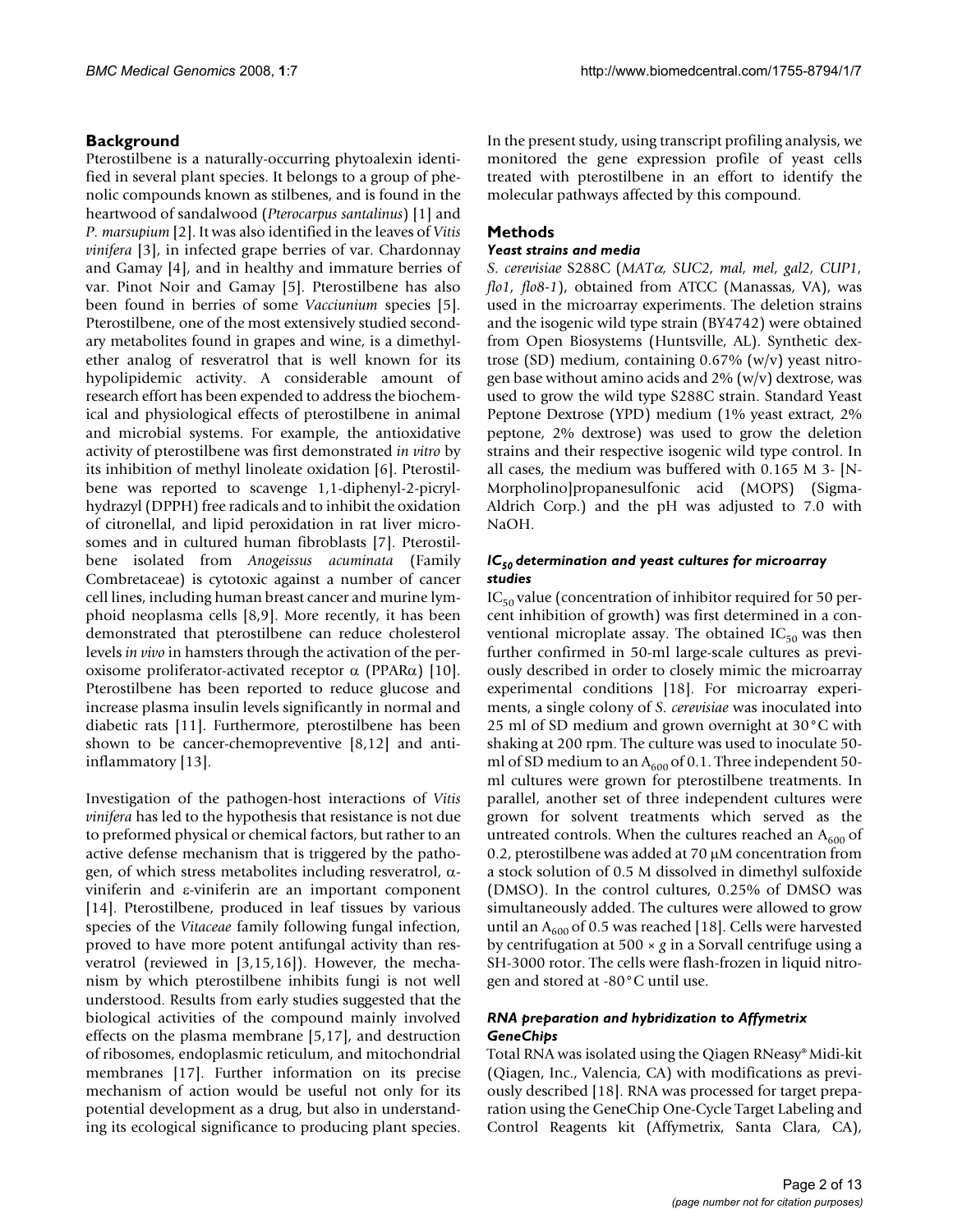according to the manufacturer's protocol. Microarray hybridization was performed using the Affymetrix Gene-Chip Yeast Genome S98 Array using protocols described by Affymetrix (Santa Clara, CA). All microarray data are deposited at the Gene Expression Omnibus as GSE10554.

# *Microarray data analysis*

Normalized data from the Affymetrix software were analyzed using the GeneSifter microarray data analysis system (VizX Labs LLC, Seattle, WA; [19]). This program identifies differentially expressed genes and establishes the biological significance based on Gene Ontology (GO) classification [20,21] into biological process, molecular function and cellular component. The GeneSifter program also produces *z*-score reports. A *z*-score is a statistical rating of gene ontologies and indicates whether each GO term occurs more or less frequently than expected. The differential expression of genes was calculated by averaging the normalized triplicate samples and running a pairwise analysis [22,23]. Statistical significance was determined using Student *t*-test (two tail, unpaired) with correction factor for false discovery rate (Benjamini and Hochberg) included [24]. Gene lists generated using GeneSifter were further analyzed using the *Saccharomyces* Genome Database [25].

# *Quantitative real-time RT-PCR assay*

To confirm the results from microarray experiments, realtime quantitative RT-PCR was carried out using the same RNA preparations that were used in the microarray experiments. Total RNA was treated with DNase I and the RT-PCR reaction was performed as described [18]. The sequences of the primers for each gene selected for the assays are listed in Table 1. Additionally, linear regression analysis as well as an F-Test to assess goodness-of-fit was performed on log<sub>2</sub>-transformed expression ratios (pterostilbene treated:untreated cells) obtained from real-time RT-PCR and microarray experiments (see Additional file 1: Correlation between expression ratios obtained from quantitative real-time RT-PCR and microarray experiments) using the Microsoft Excel Analysis ToolPak add-in module, and a statistically-significant (*p* < 0.05) correlation between the two methods was indicated.

# *Sensitivity assays with yeast mutants*

Cells were grown overnight in YPD broth (pH 7.0, MOPS buffered) until the optical density of 3.0 at  $A_{600}$  was reached. For mutants, G418 at the concentration of 200 µg/ml was added to the broth. Seven serial 1:5 dilutions of the overnight cultures were prepared in appropriate medium and plated on YPD agar containing either 110 µM of pterostilbene or 1% DMSO as control. The plates were photographed after incubating for 2 days at 30°C.

# **Results**

# *IC50 determination in* **S. cerevisiae**

Pterostilbene is known to possess strong antifungal activity [16]. In this study, in order to investigate how pterostilbene functions in fungal cells, we determined the consequences of exposure to this compound by monitoring the whole-genome transcriptional response in the model yeast *Saccharomyces cerevisiae*. We made use of *S. cerevisiae* since it has been extensively used for elucidating the molecular targets of antifungal and therapeutic compounds (reviewed in [26,27]). We first determined the IC50 value for pterostilbene in *S. cerevisiae* cells using a combination of microplate-based and large-scale culture assays as previously described [18]. The  $IC_{50}$  was determined to be 70 µM based on the average value from four independent experiments (Figure 1), and this concentration was used for subsequent microarray studies.

# *Categories of genes responding to pterostilbene*

Our results demonstrate that pterostilbene significantly (*p* < 0.05) affected the expression of over a thousand genes under our experimental conditions, with the up- and down-regulation of 1007 and 182 genes, respectively (see Additional file 2: List of all significant pterostilbeneresponding genes). The most immediate observation is the very high fraction of up-regulated genes, indicating

|  |  | Table 1: Gene-specific primer sequences for quantitative real-time RT-PCR analysis |
|--|--|------------------------------------------------------------------------------------|
|  |  |                                                                                    |

| Gene name        | <b>Forward Primer</b>        | Reverse primer                    | <b>ORF</b>           |
|------------------|------------------------------|-----------------------------------|----------------------|
| <b>BAG7</b>      | 5'-TGCTTCCAAGGTCACGTGC-3'    | 5'-GATGTATGGTAAAATTGTTGGAGTCAG-3' | YOR134W              |
| RSB I            | 5'-ACCCGTTGTTGTTACCGTTTG-3'  | 5'-GATAGCCATCCCAACCGACA-3'        | YOR049C              |
| UPC <sub>2</sub> | 5'-TTCGAGGACTGAAACTGGACTG-3' | 5'-TCTAGGCGGTGAGATGAAACG-3'       | YDR213W              |
| <b>OAFI</b>      | 5'-CAGTGGTTTACGTCAGGGTCC-3'  | 5'-CGTTTGCTCTTTTGAACCACC-3'       | <b>YAI 051W</b>      |
| INO4             | 5'-ATGAGGCAAAAACCGGCAG-3'    | 5'-TTTGTTCTTGTACGGGATCGC-3'       | YOL108C              |
| MFT3             | 5'-GTGCCTCCCACTTCATTGTTG-3'  | 5'-GAGTTCTTACCTGGGCCCG-3'         | YIR010W              |
| A7RI             | 5'-TATTACCTGGCGTTGCTTTCG-3'  | 5'-TGAGAAGCGAGCATGGAACTT-3'       | YGR <sub>224</sub> W |
| PDR3             | 5'-CTGCGGCATCAAGATCGAT-3'    | 5'-GCTAGGCGCAGAATGTTGTCT-3'       | YBL005W              |
| RTGI             | 5'-CAGTAAGACCGCCAGCAAAGA-3'  | 5'-CACCATACCCTCCGTACTCGA-3'       | <b>YOL067C</b>       |
| RTG3             | 5'-CAATTGGGAGCCACCGTTAT-3'   | 5'-CCAGCATGATTGTGGTTACCG-3'       | <b>YBI 103C</b>      |
| <b>RLMI</b>      | 5'-AAATACCGGGCTGACTCCATAC-3' | 5'-GTGCCTAGTGGTGTTTGAGCAG-3'      | YPL089C              |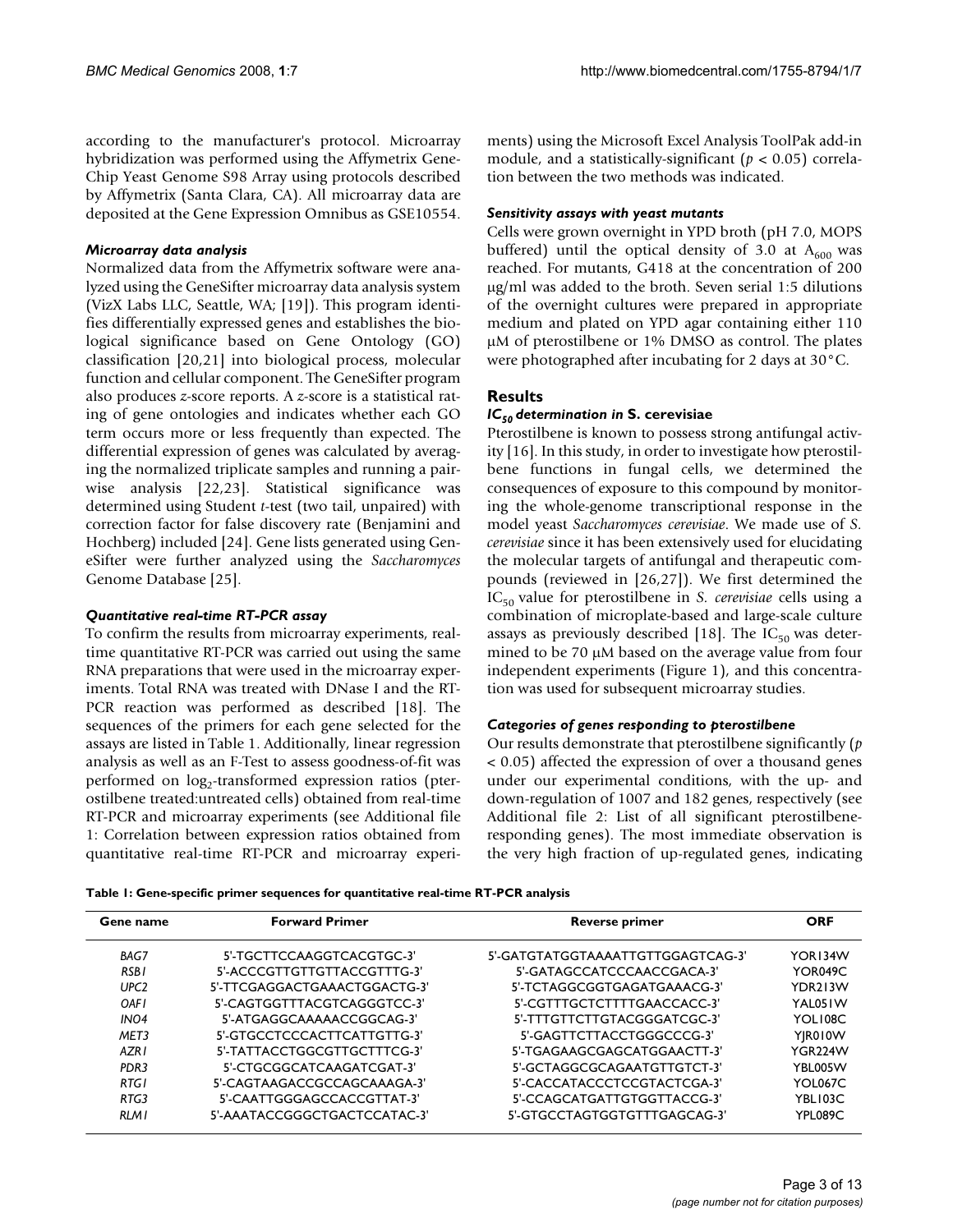

## Figure 1

Determination of  $IC_{50}$  concentration for pterostilbene in yeast cells. Results are shown from a microtiter assay (experiment 1) and three independent assays performed in large scale cultures (experiment 2–4) as described in "Methods".

many different biological processes are affected by pterostilbene (Table 2). Of these, 44 genes were up-regulated more than 10-fold. The majority of the genes showed fold-changes ranging between 2.0 to 5.0, while approximately 200 genes showed fold-changes of 5.0 to10.0 (Table 2).

To explore the biological significance of the observed transcriptome response to pterostilbene, a *z*-score report was generated (Table 3) using the GeneSifter software [19]. A positive *z*-score indicates that more genes than expected by chance alone fulfill the criterion in a specific ontology term, while a negative *z*-score indicates that the term occurs less frequently than expected [22]. Pterostilbene affected the expression of genes that were associated with a diverse array of biological, molecular and cellular ontologies. As shown in Table 3, the most significantly enriched ontologies identified for the up-regulated genes included "response to drug," "regulation of transcription from PolII promoter," "mitochondrion organization and biogenesis," and "protein folding," with *z*-up scores of 5.05, 2.4, 2.12, and 4.24 respectively (Table 3, under Biological Process). Related processes were also significantly over-represented under Molecular Function, as represented by the following categories: "ABC transporter activity," "transcription factor activity," "ATPase activity," "peptidase activity," and "chaperone activity," with *z*scores of 3.02, 4.67, 2.24, 2.12, and 3.56 respectively (Table 3, under Molecular Function). Among the downregulated genes, terms associated with the biological process "amino acid and derivative metabolism" (specifically, the subcategory of "methionine metabolism"), and the cellular component "cell wall" were over-represented with *z*-scores of 5.08 and 8.22, respectively.

As mentioned, pterostilbene is involved in fatty acid and lipid catabolism through activation of the peroxisome proliferator-activated receptor  $\alpha$  (PPAR $\alpha$ ) [10]. With respect to the gene ontology analysis (Table 3), the effect on lipid metabolism by pterostilbene was observed to be less statistically significant, however further examination revealed several important genes associated with lipid metabolism within the microarray data (Table 4). These included several genes involved in fatty acid breakdown including *FOX2* (multifunctional beta-oxidation protein), *ECI1* (peroxisomal ∆3, ∆2-enoyl-CoA isomerase), and *OAF1* (oleate-activated transcription factor). In addition, many genes involved in the biosynthesis of fatty acids, phospholipids and sphingolipids were up-regulated by pterostilbene treatment, as well as 8 genes involved in the regulation of lipid metabolism. The latter include *OAF1* (involved in regulation of beta-oxidation of fatty acids) [28,29], *UPC2* (involved in regulation of sterol biosynthesis and transport) [30], and *INO4* (involved in regulation of phospholipid metabolism) [31]. Furthermore, two additional genes, *MGA2* and *SPT23*, encoding endoplasmic reticulum membrane proteins, Spt23p and Mga2p, respectively, were also up-regulated. Spt23p and Mga2p regulate expression of *OLE1*, a gene encoding Ole1p, an intrinsic membrane-bound -9 fatty acid desaturase required for the synthesis of oleic acid in yeast cells [32].

Pterostilbene exposure also resulted in a significant upregulation of genes associated with the ontology term "response to drug" (*z*-score of 5.05 – Table 3; genes listed in Table 5). Three of these genes encode transcription factors, including *PDR3* involved in the regulation of the pleiotropic drug resistance (PDR) response in yeast [33],

**Table 2: Distribution of differentially expressed genes based on fold-change of expression**

| <b>Threshold</b>               | Number of differentially expressed<br>genes |     | Number of genes up-regulated Number of genes down-regulated |
|--------------------------------|---------------------------------------------|-----|-------------------------------------------------------------|
| $\geq$ 2 to <5-fold            | 1032                                        | 863 | 169                                                         |
| $\geq$ 5 to $\leq$ 10-fold     | l I 3                                       | 102 |                                                             |
| $>$ 10 to $<$ 50-fold          | 37                                          | 35  |                                                             |
| $>$ 50-fold to $\leq$ 100-fold |                                             |     |                                                             |
| $\geq$ 100-fold                |                                             |     |                                                             |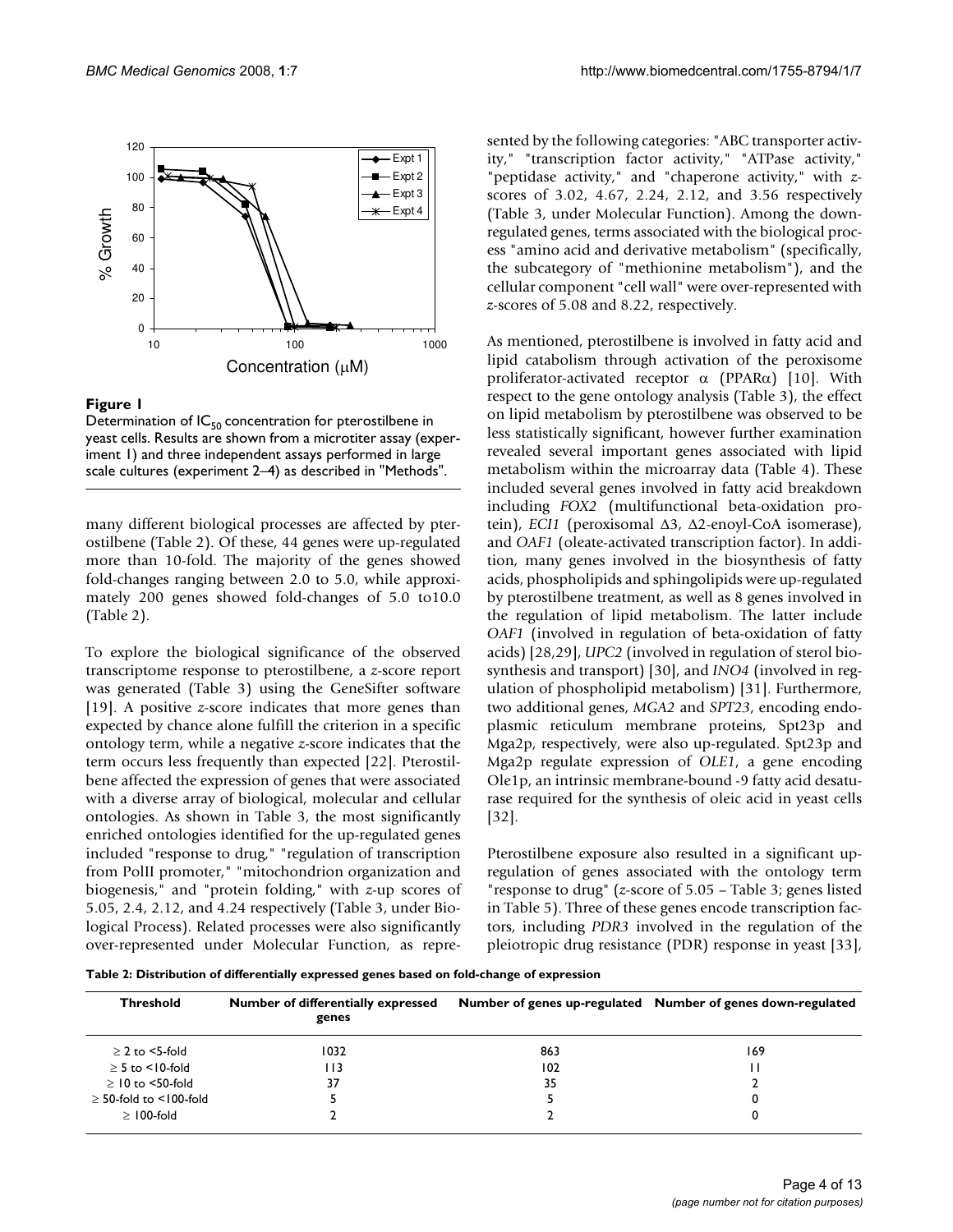| <b>Ontology</b>                                  | Genes           | Up              | Down                    | Array | z-up    | z-down  |
|--------------------------------------------------|-----------------|-----------------|-------------------------|-------|---------|---------|
| <b>Biological process</b>                        |                 |                 |                         |       |         |         |
| <b>Biosynthesis</b>                              | 150             | 104             | 46                      | 871   | $-2.73$ | 2.7     |
| Response to stress                               | 83              | 76              | 7                       | 365   | 3.35    | $-1.92$ |
| Response to drug                                 | 13              | 13              | 0                       | 26    | 5.05    | $-1.01$ |
| Amino acid and derivative metabolism             | 42              | 22              | 20                      | 189   | $-1.27$ | 5.08    |
| Sulfur amino acid metabolism                     | 4               | $\overline{2}$  | 12                      | 30    | $-1.27$ | 10.5    |
| Aspartate family amino acid metabolism           | $\overline{14}$ | $\mathbf{I}$    | 13                      | 41    | $-2.25$ | 9.48    |
| Methionine metabolism                            | $\frac{1}{2}$   | 0               | $\mathbf{H}$            | 21    | $-1.92$ | 11.78   |
| Regulation of transcription from Pol II promoter | 40              | 36              | 4                       | 169   | 2.4     | $-0.96$ |
| Reproduction                                     | 32              | 18              | $\overline{14}$         | 176   | $-1.77$ | 3.01    |
| lon transport                                    | 27              | 18              | 9                       | 104   | 0.71    | 2.68    |
| Regulation of cell cycle                         | 24              | 15              | 9                       | 122   | $-0.81$ | 2.15    |
| Mitochondrion organization and biogenesis        | 20              | 18              | 2                       | 77    | 2.12    | $-0.53$ |
| Protein folding                                  | 9               | 17              | $\overline{2}$          | 46    | 4.24    | 0.22    |
| Molecular function                               |                 |                 |                         |       |         |         |
| Transferase activity                             | 99              | 67              | 32                      | 604   | $-2.76$ | 2.11    |
| Transporter activity                             | 87              | 63              | 24                      | 406   | 0.49    | 2.36    |
| Ion transporter activity                         | 27              | 18              | 9                       | 121   | 0.05    | 2.13    |
| Organic acid transporter activity                | 12              | 7               | 5                       | 46    | 0.1     | 2.52    |
| ATP-binding cassette (ABC) transporter activity  | 10              | 10              | 0                       | 29    | 3.02    | $-1.08$ |
| Oxidoreductase activity                          | 59              | 38              | 21                      | 236   | 0.63    | 4.23    |
| ATPase activity                                  | 33              | 33              | 0                       | 158   | 2.24    | $-2.56$ |
| Peptidase activity                               | 25              | 25              | 0                       | 116   | 2.12    | $-2.18$ |
| Chaperone activity                               | 24              | 24              | 0                       | 85    | 3.56    | $-1.86$ |
| Transcription factor activity                    | 21              | 20              | I.                      | 54    | 4.67    | $-0.76$ |
| Kinase regulator activity                        | 12              | 5               | $\overline{\mathbf{z}}$ | 36    | $-0.14$ | 4.93    |
| Cellular component                               |                 |                 |                         |       |         |         |
| Mitochondrion                                    | 6               | 148             | 13                      | 644   | 6.1     | $-2.23$ |
| Plasma membrane                                  | 57              | 38              | 19                      | 215   | 1.13    | 4.31    |
| Endoplasmic reticulum                            | 52              | 37              | 15                      | 364   | $-2.68$ | 0.63    |
| Cytosol                                          | 38              | 26              | 12                      | 390   | $-4.8$  | $-0.51$ |
| Cell wall                                        | 36              | 18              | 18                      | 95    | 1.09    | 8.22    |
| Chromosome                                       | 22              | $\overline{14}$ | 8                       | 182   | $-2.81$ | 0.64    |
| Cytoskeleton                                     | 22              | 16              | 6                       | 194   | $-2.68$ | $-0.34$ |

**Table 3:** *Z***-score reports for selected gene ontologies represented in the transcription profile of pterostilbene-treated yeast cells**

*Z*-scores were determined using GeneSifter software. Criteria for inclusion in the table were an ontology having a *z*-score ≥ 2 or ≤ -2 and containing ≥ 10 genes. Genes, number of genes differentially expressed within the assigned ontology; array, the number of genes on the microarray assigned to the particular gene ontology. Sub-categories within a given ontology are shown in italics. Significant *z*-scores and corresponding numbers of genes in each category are shown in bold.

*YAP1*, encoding a basic leucine zipper transcription factor required for oxidative stress tolerance [34], and *YRR1*, encoding a Zn2-Cys6 zinc-finger transcription factor that activates genes involved in multidrug resistance [35]. Notably, the significantly induced genes in this category were transporters, especially the ABC transporters whose function is known to be involved in multidrug resistance against a broad range of antifungal agents [36]. It should be also noted that the *AZR1* gene, which encodes a plasma membrane protein required for adaptation to acetic acid and resistance to azole drugs such as ketoconazole and fluconazole in yeast [37], was induced by more than 73 fold (Table 5).

Including the transcription factors discussed above involved in the regulation of lipid metabolism and pleiotropic drug resistance, in total more than 30 transcription factors were up-regulated in response to pterostilbene (see Additional file 3: List of pterostilbene-responding genes in the "cell wall," "transcription factor activity," and "mitochondrion" categories). Of particular interest are genes encoding transcription factors involved in mitochondrial function (*RTG1* and *RTG2*), cell wall-related functions (*RLM1*), and methionine metabolism (*MET4* and *MET31*), considering that these functional categories were over-represented in the gene ontology analysis (Table 3). Thus, the genes present in these functional categories include transcription factors as well as their cognate targets, suggesting the modulation of these processes, at least in part, via altered levels of these specific transcription factors in response to pterostilbene exposure.

In the Cellular Component-based ontology analysis, genes required for mitochondrial and cell wall-related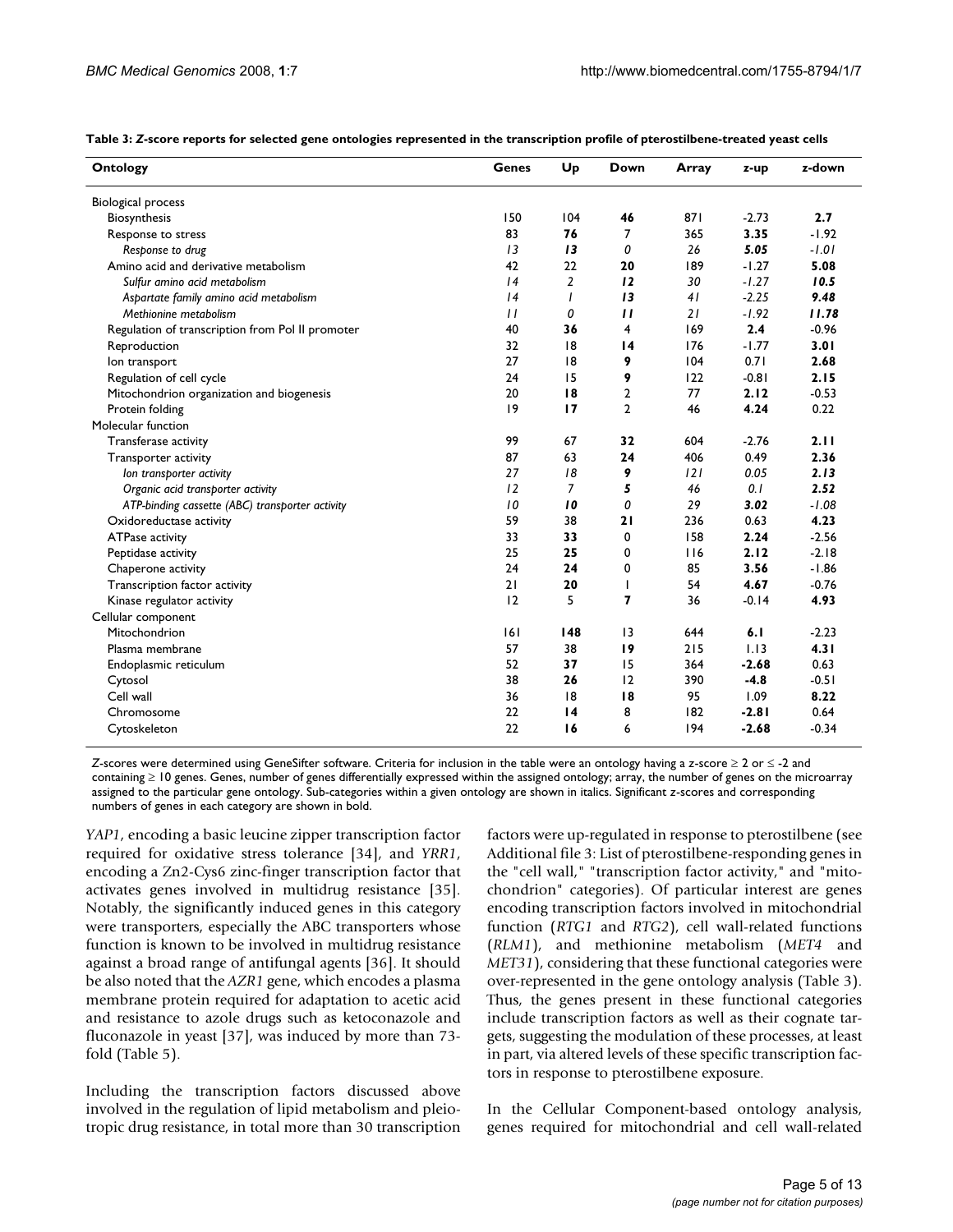| <b>Accession</b>                         | Gene              | Ratio  | p-value               | <b>Gene Description</b>                                                             |  |  |
|------------------------------------------|-------------------|--------|-----------------------|-------------------------------------------------------------------------------------|--|--|
| a. Lipid biosynthesis/metabolism process |                   |        |                       |                                                                                     |  |  |
| YBR004C                                  | GPI18             | 3.1    | $1.28 \times 10^{-4}$ | Functional ortholog of human PIG-V                                                  |  |  |
| YGL126W                                  | SCS3              | 2.4    | $1.06 \times 10^{-3}$ | Required for inositol prototrophy                                                   |  |  |
| YDR173C                                  | ARG82             | 2.3    | $2.53 \times 10^{-4}$ | Inositol polyphosphate multikinase (IPMK)                                           |  |  |
| YGR036C                                  | CAX4              | 2.3    | 0.02                  | Dolichyl pyrophosphate (Dol-P-P) phosphatase                                        |  |  |
| YILI24W                                  | AYR1              | $-2.7$ | $6.79 \times 10^{-4}$ | I-acyl dihydroxyacetone phosphate reductase                                         |  |  |
| YJLI53C                                  | INO I             | 10.0   | $6.73 \times 10^{-4}$ | L-myo-inositol-1-phosphate synthase                                                 |  |  |
| YJLI96C                                  | ELO I             | $-2.8$ | $1.18 \times 10^{-5}$ | Elongase                                                                            |  |  |
| YKL051W                                  | SFK I             | 4.0    | $4.36 \times 10^{-4}$ | Suppressor of PI Four Kinase                                                        |  |  |
| YMR165C                                  | PAHI              | 2.2    | $1.15 \times 10^{-3}$ | Mg <sup>2+</sup> -dependent phosphatidate (PA) phosphatase                          |  |  |
| <b>YMR207C</b>                           | HFA I             | 2.0    | $3.22 \times 10^{-4}$ | Mitochondrial acetyl-coenzyme A carboxylase                                         |  |  |
| YNL169C                                  | PSD <sub>I</sub>  | $-2.1$ | $1.93 \times 10^{-3}$ | Phosphatidylserine decarboxylase                                                    |  |  |
| YNL231C                                  | PDR <sub>16</sub> | 6.1    | $3.54 \times 10^{-4}$ | by the multiple drug resistance regulator Pdr Ip                                    |  |  |
| YNR043W                                  | MVD I             | $-2.2$ | $3.55 \times 10^{-4}$ | Mevalonate pyrophosphate decarboxylase                                              |  |  |
| YPR183W                                  | DPM <sub>I</sub>  | $-2.3$ | $2.88 \times 10^{-4}$ | Dolichol phosphate mannose synthase                                                 |  |  |
| <b>YKR009C</b>                           | FOX <sub>2</sub>  | 3.1    | $7.82 \times 10^{-4}$ | Multifunctional beta-oxidation protein                                              |  |  |
| <b>YLR284C</b>                           | <b>ECII</b>       | 2.1    | $8.91 \times 10^{-3}$ | Peroxisomal $\Delta$ 3, $\Delta$ 2-enoyl-CoA isomerase                              |  |  |
| YML042W                                  | CAT <sub>2</sub>  | 2.4    | $2.21 \times 10^{-4}$ | Carnitine O-acetyltransferase                                                       |  |  |
| <b>YMR246W</b>                           | FAA4              | 2.1    | $1.25 \times 10^{-4}$ | Long chain fatty acyl-CoA synthetase                                                |  |  |
| YNR019W                                  | ARE <sub>2</sub>  | 4.1    | $1.28 \times 10^{-4}$ | Acyl-CoA:sterol acyltransferase                                                     |  |  |
| YOR100C                                  | <b>CRC1</b>       | 2.4    | 0.01                  | Carnitine transporter                                                               |  |  |
| YKR03IC                                  | SPO <sub>14</sub> | 2.1    | $1.36 \times 10^{-3}$ | Phospholipase D                                                                     |  |  |
| <b>YMR008C</b>                           | PLB I             | 3.9    | $3.37 \times 10^{-4}$ | Phospholipase B (lypophospholipase)                                                 |  |  |
| b. Sphingolipid metabolism               |                   |        |                       |                                                                                     |  |  |
| <b>YBR265W</b>                           | <b>TSCI0</b>      | $-2.4$ | $5.46 \times 10^{-4}$ | 3-ketosphinganine reductase                                                         |  |  |
| YCR034W                                  | <b>FEN I</b>      | $-3.0$ | $3.49 \times 10^{-4}$ | Fatty acid elongase                                                                 |  |  |
| <b>YDR062W</b>                           | LCB <sub>2</sub>  | $-2.1$ | $5.13 \times 10^{-4}$ | Component of serine palmitoyltransferase                                            |  |  |
| YDR072C                                  | IPTI              | 6.5    | $2.64 \times 10^{-6}$ | Inositolphosphotransferase I                                                        |  |  |
| <b>YLR260W</b>                           | LCB5              | 3.7    | $8.66 \times 10^{-4}$ | Minor sphingoid long-chain base kinase                                              |  |  |
| YOR171C                                  | LCB4              | 2.6    | $8 \times 10^{-5}$    | Sphingoid long-chain base kinase                                                    |  |  |
| YPL057C                                  | <b>SURI</b>       | 3.5    | $4.67 \times 10^{-3}$ | Probable catalytic subunit of a mannosylinositol phosphorylceramide (MIPC) synthase |  |  |
| YPL087W                                  | YDCI              | 2.2    | $2.93 \times 10^{-3}$ | Alkaline dihydroceramidase                                                          |  |  |
|                                          |                   |        |                       | c. Genes involved in the regulation of lipid biosynthesis and metabolism            |  |  |
| YAL05 IW                                 | <b>OAFI</b>       | 2.0    | $1.1 \times 10^{-3}$  | Oleate-activated transcription factor                                               |  |  |
| YDR096W                                  | <b>GISI</b>       | 4.0    | $2.12 \times 10^{-3}$ | Transcriptional factor                                                              |  |  |
| YDR213W                                  | UPC <sub>2</sub>  | 8.8    | $6.78 \times 10^{-5}$ | Sterol regulatory element binding protein                                           |  |  |
| YOR237W                                  | <b>HESI</b>       | 3.1    | $4.32 \times 10^{-3}$ | Protein implicated in the regulation of ergosterol biosynthesis;                    |  |  |
| <b>YIR033W</b>                           | MGA2              | 2.0    | $1.53 \times 10^{-3}$ | ER membrane protein involved in regulation of OLE1 transcription                    |  |  |
| YKL020C                                  | SPT23             | 2.1    | $7.73 \times 10^{-4}$ | ER membrane protein involved in regulation of OLE1 transcription                    |  |  |
| YOR049C                                  | RSB <sub>I</sub>  | 131.8  | $2.23 \times 10^{-4}$ | Suppressor of sphingoid long chain base (LCB) sensitivity of an LCB-lyase mutation  |  |  |
| YOL108C                                  | INO4              | 2.1    | $5.1 \times 10^{-3}$  | Transcription factor required for derepression of inositol-choline-regulated genes  |  |  |

#### **Table 4: Pterostilbene-responsive genes involved in lipid metabolism**

functions were also over-represented (Table 3). The cell wall category had a *z*-score of 8.22 (Table 3), and most of the genes assigned within this category were down-regulated by pterostilbene treatment (Table 3). The majority of these genes are involved in mating responses [e.g., *FIG1*, *FIG2*, *SAG1*, *AGA1*, *MF(ALPHA)1*, and *MF(ALPHA)2*, see Additional file 3: *op. cit*.], which is also in agreement with the over-representation of the gene ontology term "reproduction" in the Biological Process category (*z*-score of 3.01, Table 3). Additional down-regulated cell wallrelated genes included chitin synthase 2(*CHS2*), cell wall mannoproteins (*TIP1, CWP1*) and a major exo-1,3-betaglucanase of the cell wall (*EXG1*) (see Additional file 3: *op.*

*cit*.). These genes are responsible for the biosynthesis of three major constituents (chitin, mannoproteins and glucan) found in yeast cell walls [38]. The gene *BAG7* (Rho GTPase activating protein), however, was induced by ~137-fold in pterostilbene treated cells (see Additional file 3: *op. cit*.). It has been reported that Bag7p plays a role in the control of cell wall synthesis and is involved in regulating key components of the cell wall stress-response pathway [39].

With respect to mitochondrial genes, it is interesting to note that more than 100 genes involved in diverse mitochondrial functions were up-regulated by pterostilbene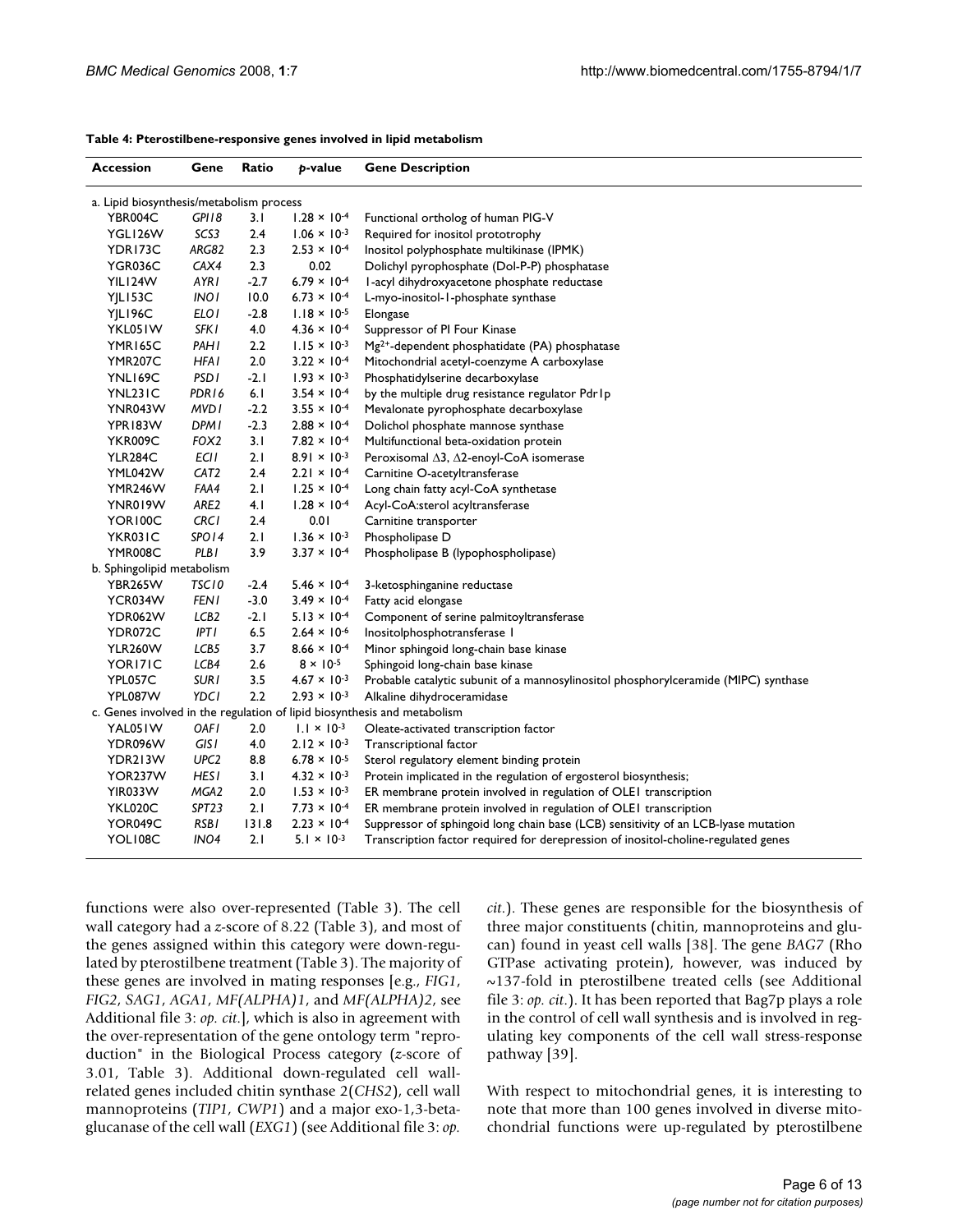| <b>Accession</b>                              | Gene              | Ratio            | p-value                         | <b>Molecular Function</b>                                  |
|-----------------------------------------------|-------------------|------------------|---------------------------------|------------------------------------------------------------|
| a. Multidrug resistance ABC transporters      |                   |                  |                                 |                                                            |
| YOR153W                                       | PDR5              | 6.1              | 6.0   $\times$ 10 <sup>-5</sup> | Multidrug resistance ABC transporter                       |
| <b>YOR328W</b>                                | PDR <sub>10</sub> | 7.1              | $1.01 \times 10^{-4}$           | ABC transporter highly similar to Pdr5p                    |
| YGR28IW                                       | <b>YORI</b>       | 10.3             | $1.01 \times 10^{-4}$           | Multidrug resistance ABC transporter                       |
| YDR011W                                       | SNQ <sub>2</sub>  | 8.2              | $9.71 \times 10^{-6}$           | Multidrug resistance ABC transporter                       |
| b. Multidrug resistance MFS transporters      |                   |                  |                                 |                                                            |
| YNL065W                                       | AQRI              | $2.2\phantom{0}$ | $7.19 \times 10^{-3}$           | MFS-multidrug resistance transporter                       |
| YGR224W                                       | AZRI              | 73.4             | $2.16 \times 10^{-4}$           | MFS plasma membrane transporter                            |
| c. Multidrug resistance transcription factors |                   |                  |                                 |                                                            |
| YBL005W                                       | PDR3              | 9.5              | $4.22 \times 10^{-4}$           | Transcriptional activator of the PDR network               |
| YML007W                                       | YAPI              | 3.1              | $1.66 \times 10^{-5}$           | Transcription factor required for oxidative stress         |
| YOR162C                                       | <b>YRRI</b>       | 2.5              | $9.44 \times 10^{-5}$           | Transcription factor involved in MDR                       |
| d. Other drug-responsive genes                |                   |                  |                                 |                                                            |
| <b>YOR266W</b>                                | PNTI              | 2.0              | 0.01                            | Mitochondrial protein involved in export of proteins       |
| YNL23 <sub>1</sub> C                          | PDR <sub>16</sub> | 6.1              | $3.54 \times 10^{-4}$           | Pdr17 <sub>p</sub> homolog controlled by Pdr1 <sub>p</sub> |
| YGR197C                                       | <b>SNGI</b>       | 4.1              | $3.7 \times 10^{-4}$            | Protein involved in nitrosoguanidine resistance            |
| YOR018W                                       | ROD I             | 2.8              | $8.67 \times 10^{-3}$           | Membrane protein, resistance to o-dinitrobenzene           |

**Table 5: Pterostilbene-responsive genes associated with "response to drug" gene ontology category**

treatment (Table 3, and Additional file 3: *op. cit*.). These genes play important roles in respiration, electron transport, mitochondrial protein targeting, and mitochondrial protein synthesis (see Additional file 3: *op. cit*.).

Of particular interest was the finding that a group of genes involved in sulfur metabolism was significantly over-represented, generating a *z*-score of 10.5 for the category "sulfur amino acid metabolism," (the highest score obtained in the present study). Within this category, a subset of genes assigned to the ontology term "methionine metabolism" (*z*-score of 11.78) were down-regulated upon exposure to pterostilbene (Table 3). Of the 21 genes assigned to this ontology term on the array, eleven were differentially regulated. As shown in Figure 2 and Table 6, all responsive genes involved in sulfur-containing amino acid biosynthesis were down-regulated, with the exception of *MET4* (transcriptional activator) and *MET31* (transcriptional regulator), which were up-regulated (Table 6).

# *Validation of microarray data by quantitative real-time RT-PCR*

For further verification of the transcript profiling results, selected genes were analyzed by quantitative real time RT-PCR with cDNAs prepared from the identical RNA samples used for microarray target preparations. For these analyses, eleven genes associated with gene ontology categories discussed above were selected, including genes involved in lipid metabolism (*UPC2*, *OAF1*, *RSB1* and *INO4*), sulfur metabolism (*MET3*), response to drug (*AZR1* and *PDR3*), mitochondrial functions (*RTG1* and *RTG3*) and cell wall-related functions (*RLM1* and *BAG7*). The results (Figure 3) are in agreement with the microarray experiments, with ten genes showing up-regulation and one gene (*MET3*) showing down-regulation in

response to pterostilbene treatment. A few discrepancies in fold-change values between real-time RT-PCR and microarray analyses could be attributed to technical differences between the two methods. For example, the genes *RSB1*, *AZR1*, and *BAG7* showed a higher level of induction in the microarray data compared to the realtime RT-PCR data. This discrepancy could be attributed to



# Figure 2

Summary of gene expression responses to pterostilbene in the sulfur metabolism pathway. Methionine biosynthetic pathway and corresponding genes are based on Thorsen et al. [66] and the *Saccharomyces* Genome Database [25]. Genes shown in boldface in the pathway are those affected by pterostilbene. The up- and down-regulated genes were indicated by arrows,  $(\uparrow)$  and  $(\downarrow)$ .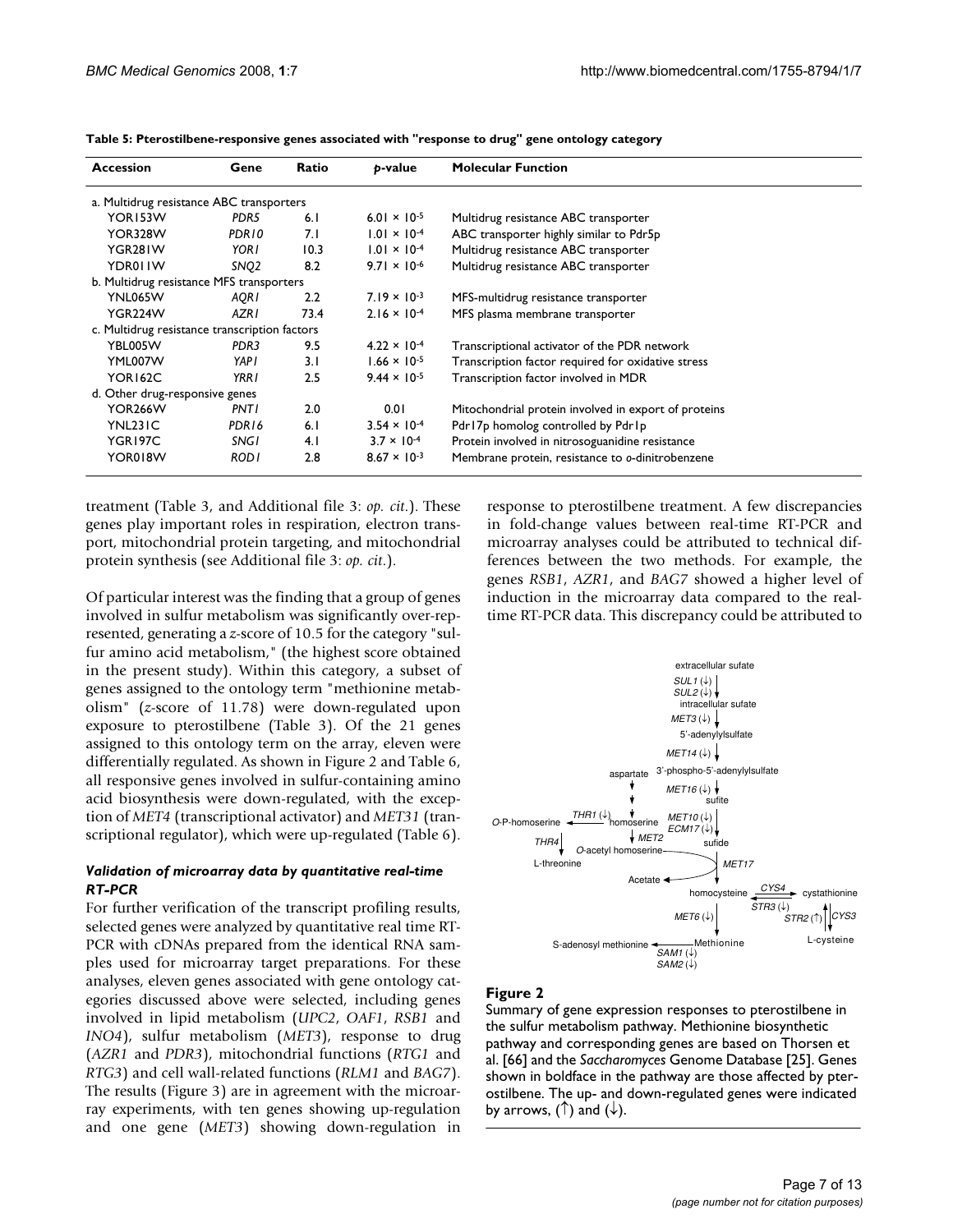| <b>Accession</b>                                                                 | Gene              | Ratio   | p-value               | <b>Gene Description</b>                                            |  |
|----------------------------------------------------------------------------------|-------------------|---------|-----------------------|--------------------------------------------------------------------|--|
| a. Methionine metabolism                                                         |                   |         |                       |                                                                    |  |
| <b>Y RI37C</b>                                                                   | ECM17             | $-2.5$  | $2.48 \times 10^{-5}$ | Sulfite reductase beta subunit                                     |  |
| <b>YKR069W</b>                                                                   | <b>METI</b>       | $-3.1$  | $3.88 \times 10^{-4}$ | AdoMet-dependent uroporphyrinogen III transmethylase               |  |
| YIR010W                                                                          | MET3              | $-3.8$  | $3.5 \times 10^{-4}$  | ATP sulfurylase                                                    |  |
| YER091C                                                                          | MET <sub>6</sub>  | $-2.4$  | $8.83 \times 10^{-5}$ | Cobalamin-independent methionine synthase                          |  |
| YFR030W                                                                          | <b>METIO</b>      | $-2.1$  | $1.5 \times 10^{-3}$  | Sulfite reductase alpha subunit                                    |  |
| YGL125W                                                                          | MET <sub>13</sub> | $-3.6$  | $1.46 \times 10^{-4}$ | Methylenetetrahydrofolate reductase                                |  |
| YKL001C                                                                          | MET <sub>14</sub> | $-3.1$  | $1.12 \times 10^{-3}$ | Adenylylsulfate kinase                                             |  |
| YPR167C                                                                          | MET <sub>16</sub> | $-2.0$  | $7.56 \times 10^{-4}$ | 3'-phosphoadenylylsulfate reductase                                |  |
| YOL064C                                                                          | MET <sub>22</sub> | $-2.5$  | $1.68 \times 10^{-4}$ | Bisphosphate-3'-nucleotidase,                                      |  |
| <b>YLL062C</b>                                                                   | <b>MHTI</b>       | $-3.4$  | $6.69 \times 10^{-4}$ | S-methylmethionine-homocysteine methyltransferase                  |  |
| YLR180W                                                                          | SAM I             | $-2.1$  | $6.39 \times 10^{-5}$ | S-adenosylmethionine synthetase                                    |  |
| b. Sulfur and aspartate family amino acid metabolic processes (in addition to a) |                   |         |                       |                                                                    |  |
| YNL103W                                                                          | MET4              | 3.0     | $4.01 \times 10^{-4}$ | Leucine zipper transcriptional activator                           |  |
| YPL038W                                                                          | MET31             | 2.2     | $2.45 \times 10^{-3}$ | Transcriptional regulator highly homologous to Met32p              |  |
| <b>YIR130C</b>                                                                   | STR <sub>2</sub>  | 2.3     | $2.97 \times 10^{-3}$ | Cystathionine gamma-synthase                                       |  |
| YGL184C                                                                          | STR <sub>3</sub>  | $-3.6$  | $4.1 \times 10^{-3}$  | Cystathionine beta-lyase                                           |  |
| <b>YIR060W</b>                                                                   | <b>CBF1</b>       | $-3.0$  | $1.11 \times 10^{-3}$ | Basic helix-loop-helix protein                                     |  |
| YHR025W                                                                          | <b>THRI</b>       | $-2.2$  | $2.05 \times 10^{-4}$ | Homoserine kinase                                                  |  |
| c. All other genes affected under the term "sulfur metabolism"                   |                   |         |                       |                                                                    |  |
| <b>YLL060C</b>                                                                   | GTT <sub>2</sub>  | 2.5     | $8.23 \times 10^{-4}$ | Glutathione transferase                                            |  |
| YEL017W                                                                          | GTT3              | $-2.2$  | $6.72 \times 10^{-4}$ | Protein with a possible role in glutathione metabolism             |  |
| <b>YGR286C</b>                                                                   | BIO <sub>2</sub>  | $-3.0$  | $9.79 \times 10^{-4}$ | Biotin synthase                                                    |  |
| <b>YJL212C</b>                                                                   | <b>OPTI</b>       | $-2.5$  | $1.8 \times 10^{-4}$  | Peptide transporter/glutathione transporter                        |  |
| YLL057C                                                                          | LP                | 13.5    | $6.93 \times 10^{-4}$ | $Fe(II)$ -dependent sulfonate/ $\alpha$ -ketoglutarate dioxygenase |  |
| YLR043C                                                                          | <b>TRX1</b>       | $-2.1$  | $6.95 \times 10^{-5}$ | Cytoplasmic thioredoxin                                            |  |
| d. Sulfur uptake                                                                 |                   |         |                       |                                                                    |  |
| <b>YBR294W</b>                                                                   | <b>SULI</b>       | $-5.53$ | $4.64 \times 10^{-5}$ | Sulfate uptake (transporter)                                       |  |
| <b>YLR092W</b>                                                                   | SUL <sub>2</sub>  | $-2.75$ | $1.89 \times 10^{-4}$ | High affinity sulfate permease                                     |  |

**Table 6: Pterostilbene-responsive genes involved in sulfur metabolism and/or assimilation**

the fact that the Affymetrix software assigned an "absent" call to these genes in the untreated sample – thus the signal values assigned were artifactually low in the untreated sample compared to the treated sample, making the foldchange values very high [18]. Other discrepancies could be attributed to the greater dynamic range of real-time RT-PCR compared to microarray analysis.

#### *Sensitivity of yeast mutants to pterostilbene*

In order to further investigate the relationship between the gene expression responses to pterostilbene and their phenotypic consequences in yeast mutants, we analyzed a number of yeast mutants with deletions in selected genes from each of the categories discussed above for their sensitivity to pterostilbene. The same genes selected for realtime RT-PCR analysis were also chosen for this study, and these included genes involved in lipid metabolism (*UPC2*, *OAF1*, *RSB1* and *INO4*), sulfur metabolism (*MET3*), response to drug (*AZR1* and *PDR3*), mitochondrial functions (*RTG1* and *RTG3*) and cell wall-related functions (*RLM1* and *BAG7*). As shown in Figure 4, the loss of Pdr3p (mutant *pdr3*∆) resulted in increased sensitivity to pterostilbene, while the loss of Upc2p, Oaf1p, Bsr1p, Ino4, Met3p, Azr1p, Rlm1p or Bag7p resulted in

neither increased nor decreased sensitivity to pterostilbene under the experimental conditions used. Surprisingly, the loss of Rtg1p or Rtg3p resulted in slightly increased resistance to the compound.

## **Discussion**

Stilbenes, such as resveratrol and pterostilbene, represent biologically active secondary metabolites of plants known to have diverse pharmacological properties, which include cancer-chemopreventive activity. They are also considered to be phytoalexins due to their potent antifungal activities [14-16]. To investigate the molecular pathways affected by pterostilbene in eukaryotes, we conducted DNA microarray analysis using the model yeast *S. cerevisiae*, and identified large-scale transcriptome alterations associated with pterostilbene exposure in this organism. The responsive genes are associated with a diversity of biological, molecular and cellular processes, suggesting that pterostilbene exerts wide-ranging effects on the physiological and biochemical processes of eukaryotic cells (Tables 2 and 3).

Pterostilbene affected the expression of genes involved in sulfur metabolism and/or sulfur assimilation, associated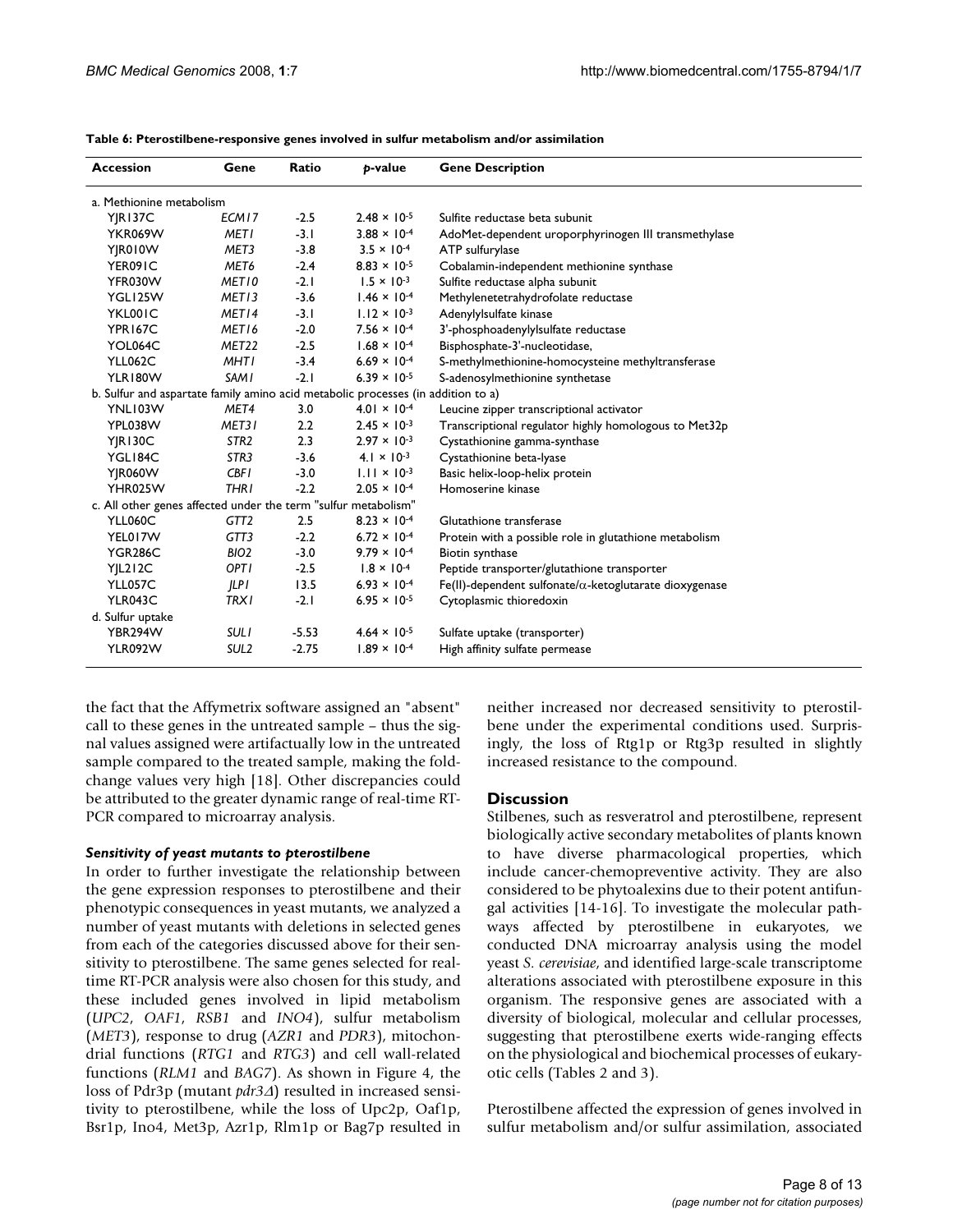

## Figure 3

Quantitative real-time RT-PCR analysis of genes identified as differentially expressed by microarray experiments. Assays were performed in triplicate as described previously [18]. Data were normalized to an internal control (18S rRNA) and the  $\Delta\Delta C_{T}$  method was used to obtain the relative expression level for each gene. Data are shown as mean ± standard deviation (SD). "Ctrl" represents samples treated with solvent

with the highest *z*-score in this study (Tables 3 and 6). Within this category, six genes (*ECM17*, *MET3, MET14, MET16, MET10, MET6*) encoding enzymes involved in methionine biosynthesis were repressed (Figure 2, Table 6). Methionine metabolism plays an important role in many aspects of cellular physiology. Its derivative S-adenosyl methionine (SAM) serves as a methyl donor in many biosynthetic processes [40]. Metabolism of sulfurcontaining amino acids like methionine has been linked to cell cycle progression, and perturbations of these processes lead to diverse cellular anomalies [41,42]. The down-regulation of genes involved in methionine biosynthesis by pterostilbene may cause cellular stress by not only decreasing methionine levels, but also by compromising the supply of donor methyl groups required for methylation reactions in various biosynthetic pathways. Our results suggest that one of the molecular effects of pterostilbene might involve the disruption of methionine biosynthesis, an observation that has not been previously reported for this compound.

The observed down-regulation of genes involved in methionine metabolism in response to pterostilbene treatment (Figure 2, Table 6) is perhaps surprising given that several genes in this pathway are actually up-regulated during conditions of oxidative stress and amino acid starvation [43,44]. However, a transcriptional profiling study conducted in yeast cells exposed to the herbicide sulfometuron methyl (SM), which inhibits branchedchain amino acid biosynthesis, indicated that exposure to SM resulted in the down-regulation of several genes involved in methionine metabolism, including *MET3*, *MET6*, *MET14*, *SAM1*, and *SAM2* [45]. One mechanism proposed for this down-regulation was the potentially reduced levels of ATP in SM-treated cells, given that methionine biosynthesis and the production of SAM are ATP-requiring processes. Interestingly, in the present work pterostilbene treatment altered the expression of more than 100 mitochondrial genes (Additional file 3: *op. cit*.), suggesting large-scale perturbations in mitochondrial function which would eventually lead to ATP deficiency. A second potential mechanism emerged from queries using *MET1*, *MET3*, *MET6*, *MET10*, *MET13*, *MET14*, and *MET16* against the Serial Pattern of Expression Levels Locator (SPELL) database [46], which revealed that all of the corresponding transcripts are down-regulated in response to osmotic stress [47]. Given the significant effects pterostilbene exposure is likely to have on lipid metabolism (Table 4), it is possible that membrane integrity could be compromised leading to an osmotic imbalance in yeast cells. Consistent with this notion, genes involved in osmotic stress response regulation such as *GRE1*, *GRE2*, *SSK1*, *PPZ1*, and *STE11* were induced in pterostilbene-treated cells (Additional file 3: *op. cit*.).

Of further significance, the present results show that pterostilbene up-regulated OAF1, which encodes a transcription factor that regulates the expression of genes involved in the beta-oxidation of fatty acids in peroxisomes in yeast cells [28]. In addition, genes encoding enzymes required for fatty acid β-oxidation were also up-regulated by pterostilbene. It has been previously shown that pterostilbene lowers lipid/lipoprotein levels in hypercholestrolemic hamsters through activation of the peroxisome proliferator-activated receptor α (PPARα) [10]. PPARα is involved in fatty acid and lipid metabolism, through the activation of genes involved in fatty acid β-oxidation in the liver, heart, kidney and skeletal muscles [10,48,49]. Thus, the up-regulation of genes involved in fatty acid beta-oxidation by pterostilbene in the present report is consistent with previous observations of its effects on mammalian cells. In addition, pterostilbene also up-regulated several genes involved in sterol, phospholipid and sphingolipid metabolism, including genes involved in the regulation of lipid metabolism. Taken together, these results suggest that lipid metabolism is likely to be an important molecular pathway that is affected by pterostilbene.

Transcript levels of a number of genes involved in the pleiotropic/multiple drug resistance response were also found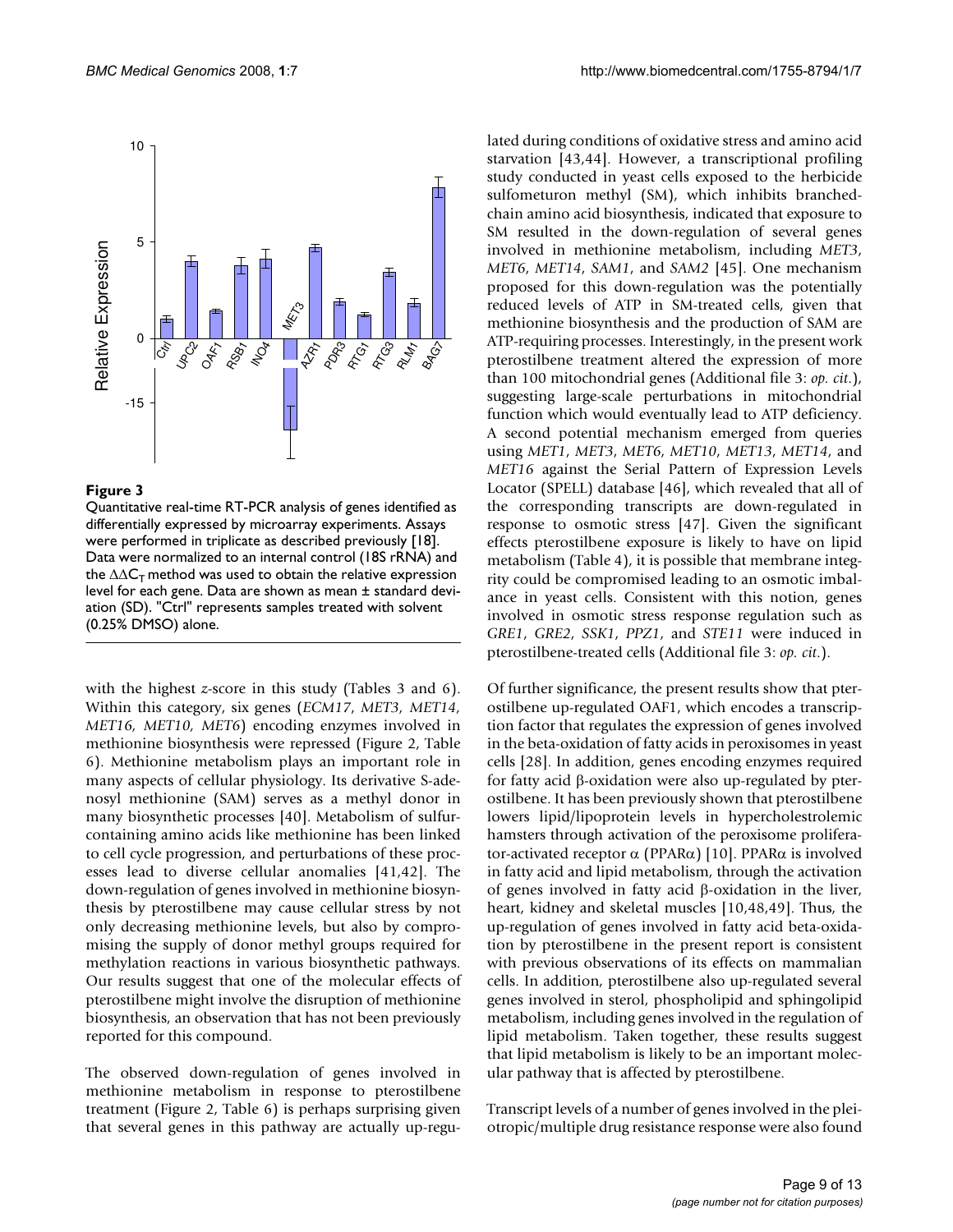

## Figure 4

Growth of selected yeast mutant strains in the presence of pterostilbene. A parent strain BY4742 and 11 mutants (*upc2*∆, *oaf1*∆, *rsb1*∆, *ino4*∆, *met3*∆, *azr1*∆, *pdr3*∆*, rtg1*∆, *rtg3*∆, *rlm1*∆, and *bag7*∆) were analyzed. Serial dilutions of overnight cultures were spotted onto solid YPD (pH 7.0, MOPS buffered) agar plates containing either 1% DMSO or 110 µM pterostilbene, and the plates were photographed after incubation for 2 days at 30°C.

to increase dramatically following pterostilbene exposure (Table 5). These genes include ABC transporters, multidrug resistance transcription factors, and other drugresponsive genes. The plasma membrane-associated efflux pumps Pdr5p and Snq2p are under the genetic control of the transcription factors Pdr1p and Pdr3p [50]. In yeast cells exposed to pterostilbene, the transcripts of *PDR3*, *PDR5* and *SNQ2* increased 9.5-, 6.1- and 8.2-fold, respectively (Table 5). In addition, a yeast mutant with a deletion in the *PDR3* gene showed strong hypersensitivity to pterostilbene, confirming the importance of this gene in conferring resistance to this compound (Figure 4). Notably, the ABC transporter *YOR1*, involved in mediating the export of many different organic anions including oligomycin, was also up-regulated 10.3-fold in pterostilbenetreated cells. Moreover, the expression of a plasma membrane transporter, encoded by *AZR1*, which is involved in the resistance to azole drugs, dramatically increased by 73.4-fold following exposure. Taken together, the strong up-regulation of this set of transporters suggests that drug efflux is one of the major mechanisms involved in the cellular detoxification of pterostilbene in yeast cells.

As mentioned above, an additional outcome from the present work is the observation of the up-regulation of a large number of genes involved in diverse mitochondrial functions, including mitochondrial respiration, mitochondrial protein synthesis and mitochondrial protein targeting (associated with a *z*-score of 6.1 – Tables 3, and Additional file 3: *op. cit*.). Furthermore, *RTG1* and *RTG3*, genes encoding transcription factors that play an important role in regulating the communication between the mitochondria and the nucleus in yeast cells, were up-regulated by pterostilbene. Mitochondria are vital for energy production, and their disruption in humans has been implicated in aging, diabetes, heart disease, and various neurodegenerative disorders [51]. Recently, one of the mechanisms by which pterostilbene induces apoptosis in human gastric carcinoma cells was found to involve the activation of the caspase cascade via the mitochondrial pathway [52]. Thus, the induction of mitochondrial genes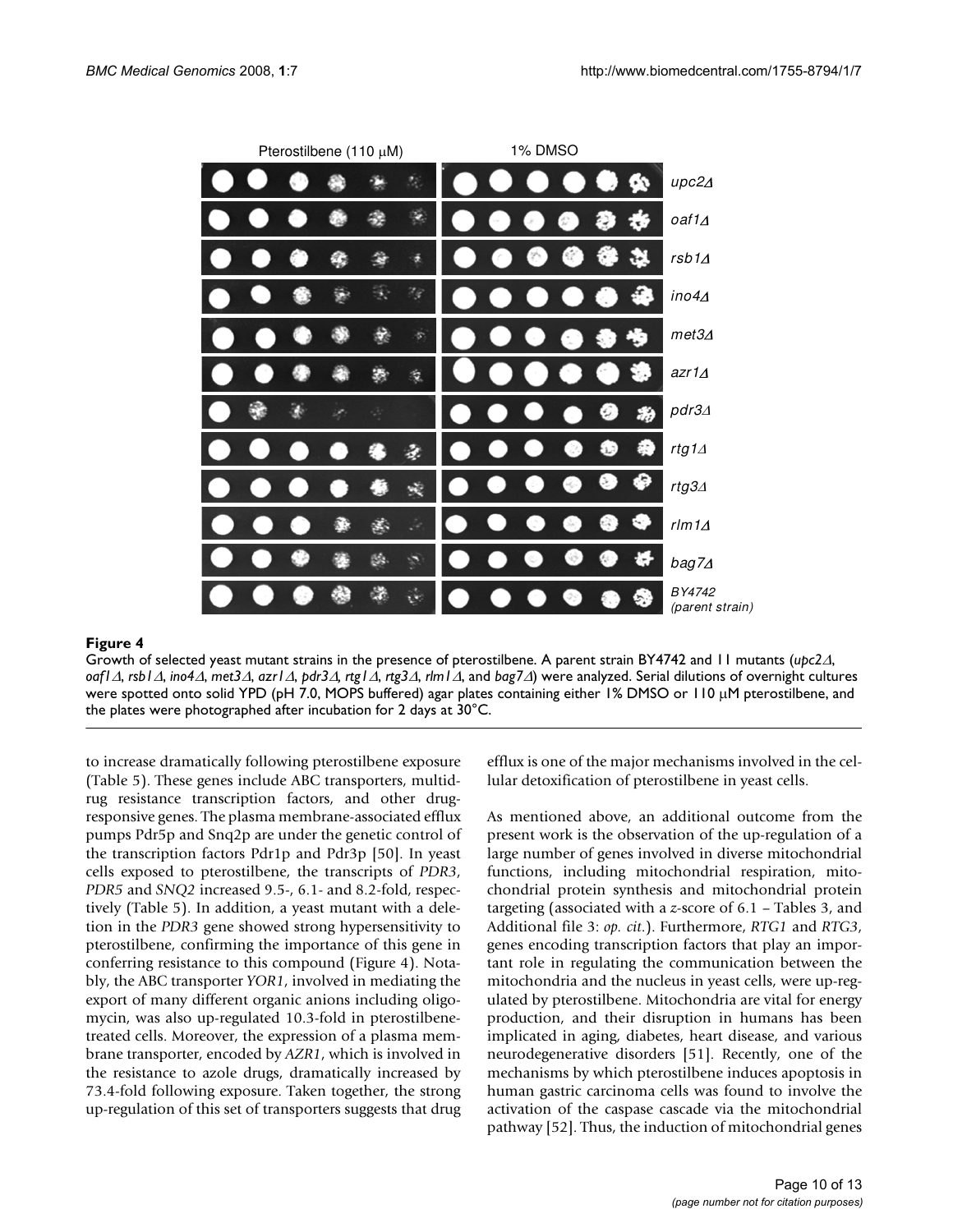by pterostilbene in the present study is apparently consistent with its effects on this organelle in human cancer cell lines.

Of the eleven mutants tested carrying deletions in selected genes from pterostilbene-responsive pathways, only the *pdr3*<sup>∆</sup> mutant showed hypersensitivity to pterostilbene (Figure 4). Lack of correlation between transcriptional profiling and deletion mutant analyses has been reported in the literature by investigators using both selected individual mutants as well as whole-genome mutant populations [53-57]. Such discrepancies could be attributable to factors such as post-transcriptional regulation of target genes [56], functional redundancy [53], as well as the specific nature of the inhibitor tested (e.g., genes required for survival in the presence of the inhibitor could be distinct from those which are transcriptionally responsive; [55]). Nevertheless, the hypersensitivity to pterostilbene exhibited by the *pdr3*<sup>∆</sup> mutant in the present study, coupled with elevated levels of *PDR3* as well as other multidrug resistance-related transcripts (Figure 4, Table 5), confirms the importance of efflux-mediated detoxification pathways in the cellular response to this compound. Further mechanistic insights could potentially be gained by extending these analyses to whole-genome mutant collections of *S. cerevisiae* generated by The *Saccharomyces* Genome Deletion Project [57], which have been successfully used by others for the identification of molecular targets of various clinically relevant drugs, as well as for the investigation of interactions between the cellular pathways affected [58-61]. Such studies, coupled with transcriptional profiling experiments, could provide further corroborative evidence indicating the relevance of specific genes to the mechanism of action of pterostilbene.

The present study provides an overview of the major transcriptional responses to pterostilbene using the model eukaryote *S. cerevisiae*. While transcriptional profiling was employed as the principal tool to investigate the molecular effects of pterostilbene, an examination of the response of the yeast proteome would further refine our understanding of pterostilbene-induced gene expression changes, given that transcript and protein levels do not correlate in all cases [62-65]. Additionally, the transcriptional profiling results presented in the current work rely on a single drug concentration  $(IC_{50})$  and time point (one doubling), thus it is likely that many of the transcriptional responses observed represent indirect consequences of drug exposure. An expansion of the current data set to include multiple time points and drug concentrations could therefore prove invaluable in distinguishing between the primary and secondary effects of pterostilbene, such as mechanism-related vs. adaptation-related cellular responses. Nevertheless, the present work yields important clues and provides a foundation for further studies directed towards elucidating the precise mechanism of action of pterostilbene.

# **Conclusion**

We have identified the molecular pathways affected by pterostilbene, and our results show that pterostilbene affects the expression of a diverse group of genes in yeast cells. Using Gene Ontology-based analysis, the most significant effects were observed in genes involved in "methionine metabolism," "response to drug," "transcription factor activity," and "mitochondrion" functions. Additional analyses indicated that many genes involved in lipid metabolism were also affected. The observed response of lipid metabolism genes is in agreement with the known hypolipidemic properties of pterostilbene mediated through the activation of PPARα. The induction of a large number of mitochondrial genes by pterostilbene is consistent with its previously-demonstrated role in apoptosis in human cancer cells. Our data also show that pterostilbene has a significant effect on methionine metabolism, perhaps resulting in the depletion of methionine by the inhibition of methionine biosynthesis. The effect of pterostilbene on methionine metabolism has not been previously observed and merits further investigation.

# **Competing interests**

The author(s) declare that they have no competing interests.

# **Authors' contributions**

ZP conceived and coordinated the study, performed the data analysis and drafted the manuscript. AKA participated in the design of the study, contributed to the data analysis, and helped to draft the manuscript. TX carried out the yeast mutant sensitivity assays and RT-PCR primer design. SRB performed the real-time quantitative RT-PCR experiments. AMR synthesized the compound for this study. QF performed the  $IC_{50}$  determination and the DNA microarray experiments. SOD provided intellectual input and guidance, and assisted with manuscript preparation. All authors read and approved the final manuscript.

# **Additional material**

# **Additional file 1**

*Correlation between expression ratios obtained from quantitative realtime RT-PCR and microarray experiments.* Click here for file [\[http://www.biomedcentral.com/content/supplementary/1755-](http://www.biomedcentral.com/content/supplementary/1755-8794-1-7-S1.pdf) 8794-1-7-S1.pdf]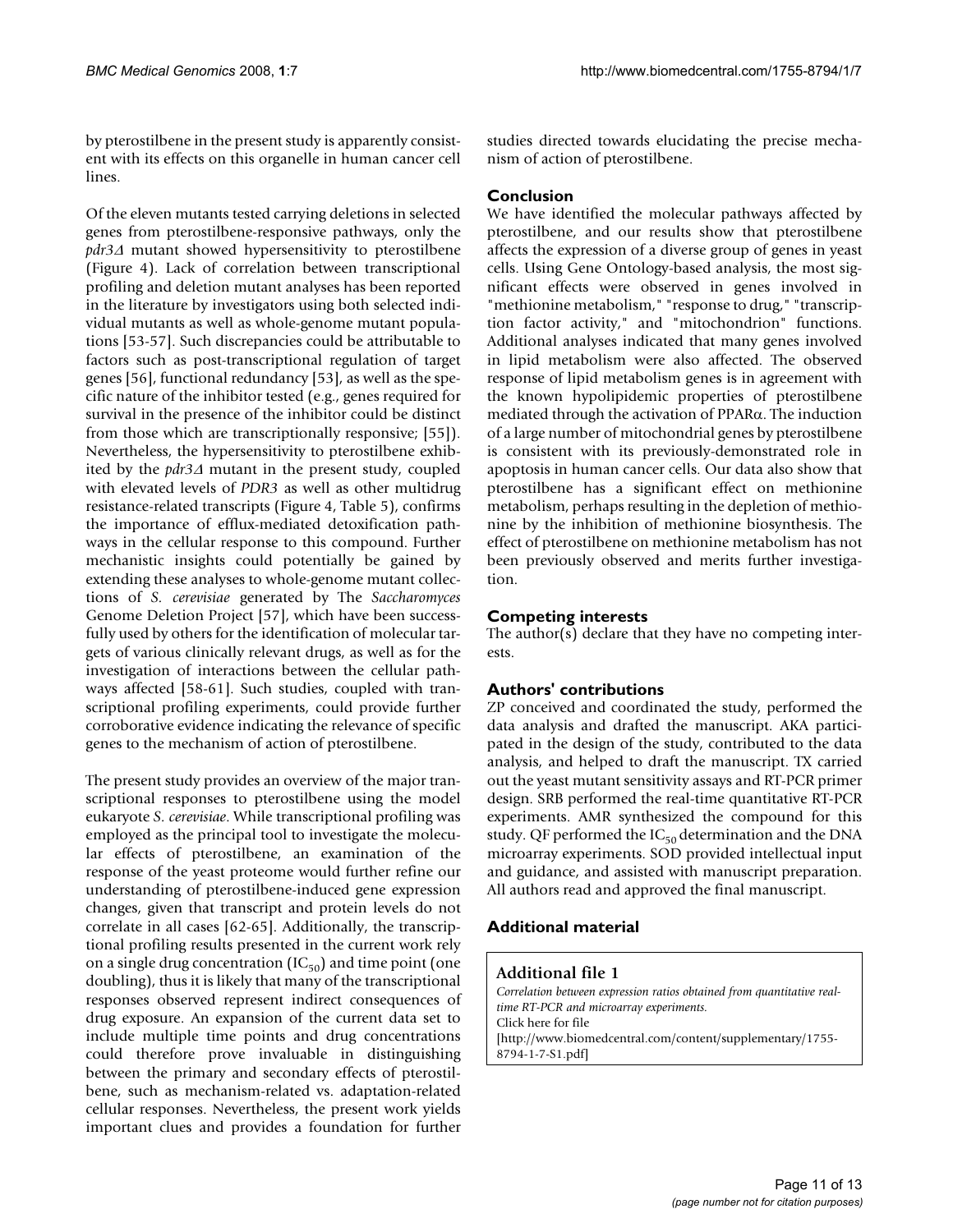## **Additional file 2**

*List of all significant pterostilbene-responding genes.* Click here for file [\[http://www.biomedcentral.com/content/supplementary/1755-](http://www.biomedcentral.com/content/supplementary/1755-8794-1-7-S2.xls) 8794-1-7-S2.xls]

# **Additional file 3**

*List of pterostilbene-responding genes in the "cell wall," "transcription factor activity," and "mitochondrion" categories.* Click here for file

[\[http://www.biomedcentral.com/content/supplementary/1755-](http://www.biomedcentral.com/content/supplementary/1755-8794-1-7-S3.xls) 8794-1-7-S3.xls]

# **Acknowledgements**

The authors are grateful to Jamie Lamberton and Melanie Mask for excellent technical assistance. AKA, TX, and QF were supported in part by a grant from the Public Health Service, National Institute of Allergy and Infectious Diseases, Grant No. R01 AI27094, and the USDA Agricultural Research Service Specific Cooperative Agreement No. 58-6408-2-0009.

#### **References**

- 1. Sehadri R: **Polyphenols of** *Pterocarpus* **and** *Dalbergia* **woods.** *Phytochemistry* 1972, **11:**881-898.
- 2. Maurya R, Ray AB, Duah FK, Slatkin DJ, Schiff PL Jr: **Constituents of** *Pterocarpus marsupium***.** *Journal of Natural Products* 1984, **47:**179-181.
- 3. Langcake P, Cornford CA, Pryce RJ: **Identification of pterostilbene as a phytoalexin from** *Vitis vinifera* **leaves.** *Phytochemistry* 1979, **18:**1025-1027.
- 4. Adrian M, Jeandet P, Douillet-Breuil AC, Tesson L, Bessis R: **Stilbene content of mature** *Vitis vinifera* **[berries in response to UV-C](http://www.ncbi.nlm.nih.gov/entrez/query.fcgi?cmd=Retrieve&db=PubMed&dopt=Abstract&list_uids=11312782) [elicitation.](http://www.ncbi.nlm.nih.gov/entrez/query.fcgi?cmd=Retrieve&db=PubMed&dopt=Abstract&list_uids=11312782)** *J Agric Food Chem* 2000, **48:**6103-6105.
- 5. Pezet R, Pont V: **Identification of pterostilbene in grape berries of** *Vitis vinifera***.** *Plant Physiol Biochem (Paris)* 1988, **26:**603-607.
- 6. Charvet-Faury S, Derbesy M, Cochini F, Derbesy F: **andalwood extract (***Pterocarpus santalinus***): anti-oxidant and anti-UV effects study.** *Riv Ital EPPOS* 1998, **spec no:**435-458.
- 7. Stivala LA, Savio M, Carafoli F, Perucca P, Bianchi L, Maga G, Forti L, Pagnoni UM, Albini A, Prosperi E, Vannini V: **Specific structural determinants are responsible for the antioxidant activity and the cell cycle effects of resveratrol.** *J Biol Chem* 2001, **276:**a22586-22594.
- 8. Rimando AM, Cuendet M, Desmarchelier C, Mehta RG, Pezzuto JM, Duke SO: **[Cancer chemopreventive and antioxidant activities](http://www.ncbi.nlm.nih.gov/entrez/query.fcgi?cmd=Retrieve&db=PubMed&dopt=Abstract&list_uids=12033810) [of pterostilbene, a naturally occurring analogue of resvera](http://www.ncbi.nlm.nih.gov/entrez/query.fcgi?cmd=Retrieve&db=PubMed&dopt=Abstract&list_uids=12033810)[trol.](http://www.ncbi.nlm.nih.gov/entrez/query.fcgi?cmd=Retrieve&db=PubMed&dopt=Abstract&list_uids=12033810)** *J Agric Food Chem* 2002, **50:**3453-3457.
- 9. Rimando AM, Pezzuto JM, Farnsworth NR, Santisuk T, Reutrakul V: **Revision of the NMR assignments of pterostilbene and of dihydrodehydrodiconiferyl alcohol: Cytotoxic constituents from Anogeissus acuminata.** *Nat Prod Lett* 1994, **4:**267-272.
- 10. Rimando AM, Nagmani R, Feller DR, Yokoyama W: **[Pterostilbene,](http://www.ncbi.nlm.nih.gov/entrez/query.fcgi?cmd=Retrieve&db=PubMed&dopt=Abstract&list_uids=15853379) a new agonist for the peroxisome proliferator-activated [receptor alpha-isoform, lowers plasma lipoproteins and cho](http://www.ncbi.nlm.nih.gov/entrez/query.fcgi?cmd=Retrieve&db=PubMed&dopt=Abstract&list_uids=15853379)[lesterol in hypercholesterolemic hamsters.](http://www.ncbi.nlm.nih.gov/entrez/query.fcgi?cmd=Retrieve&db=PubMed&dopt=Abstract&list_uids=15853379)** *J Agric Food Chem* 2005, **53:**3403-3407.
- 11. Pari L, Satheesh MA: **[Effect of pterostilbene on hepatic key](http://www.ncbi.nlm.nih.gov/entrez/query.fcgi?cmd=Retrieve&db=PubMed&dopt=Abstract&list_uids=16616938) [enzymes of glucose metabolism in streptozotocin- and nico](http://www.ncbi.nlm.nih.gov/entrez/query.fcgi?cmd=Retrieve&db=PubMed&dopt=Abstract&list_uids=16616938)[tinamide-induced diabetic rats.](http://www.ncbi.nlm.nih.gov/entrez/query.fcgi?cmd=Retrieve&db=PubMed&dopt=Abstract&list_uids=16616938)** *Life Sci* 2006, **79:**641-645.
- Suh N, Paul S, Hao X, Simi B, Xiao H, Rimando AM, Reddy BS: [Pter](http://www.ncbi.nlm.nih.gov/entrez/query.fcgi?cmd=Retrieve&db=PubMed&dopt=Abstract&list_uids=17200374)**ostilbene, an active constituent of blueberries, suppresses [aberrant crypt foci formation in the azoxymethane-induced](http://www.ncbi.nlm.nih.gov/entrez/query.fcgi?cmd=Retrieve&db=PubMed&dopt=Abstract&list_uids=17200374) [colon carcinogenesis model in rats.](http://www.ncbi.nlm.nih.gov/entrez/query.fcgi?cmd=Retrieve&db=PubMed&dopt=Abstract&list_uids=17200374)** *Clin Cancer Res* 2007, **13:**350-355.
- 13. Hougee S, Faber J, Sanders A, de Jong RB, van den Berg WB, Garssen J, Hoijer MA, Smit HF: **[Selective COX-2 inhibition by a Ptero](http://www.ncbi.nlm.nih.gov/entrez/query.fcgi?cmd=Retrieve&db=PubMed&dopt=Abstract&list_uids=15931573)[carpus marsupium extract characterized by pterostilbene,](http://www.ncbi.nlm.nih.gov/entrez/query.fcgi?cmd=Retrieve&db=PubMed&dopt=Abstract&list_uids=15931573)**

**[and its activity in healthy human volunteers.](http://www.ncbi.nlm.nih.gov/entrez/query.fcgi?cmd=Retrieve&db=PubMed&dopt=Abstract&list_uids=15931573)** *Planta Med* 2005, **71:**387-392.

- 14. Langcake P: **Disease resistance of Vitis spp. and the production of the stress metabolites resveratrol, e-viniferin, a-viniferin and pterostilbene.** *Physiological Plant Pathology* 1981, **18:**312-226.
- 15. Hart JH: **Role of Phytostilbenes in Decay and Disease Resistance.** *Ann Rev Phytopathol* 1981, **19:**437-458.
- 16. Alessandro M, Marco SD, Osti F, Cesari A: **Bioassays on the activity of resveratrol, pterostilbene and phosphorous acid towards fungal associated with esca of grapevine.** *Phytopathol Mediterr* 2000, **39:**357-365.
- 17. Pezet R, Pont V: **Ultrastructural observations of pterostilbene funcgitoxicity in dormant conidia of** *Botrytis cinera* **Pers.** *J Phytopathology* 1990, **129:**19-30.
- 18. Agarwal AK, Rogers PD, Baerson SR, Jacob MR, Barker KS, Cleary JD, Walker LA, Nagle DG, Clark AM: **Genome-wide expression profiling of the response to polyene, pyrimidine, azole, and echinocandin antifungal agents in** *Saccharomyces cerevisiae***[.](http://www.ncbi.nlm.nih.gov/entrez/query.fcgi?cmd=Retrieve&db=PubMed&dopt=Abstract&list_uids=12824174)** *J Biol Chem* 2003, **278:**34998-35015.
- 19. **GeneSifter microarray data analysis system** [\[http://www.gen](http://www.genesifter.net/web/) [esifter.net/web/\]](http://www.genesifter.net/web/)
- 20. Ashburner M, Ball CA, Blake JA, Botstein D, Butler H, Cherry JM, Davis AP, Dolinski K, Dwight SS, Eppig JT, Harris MA, Hill DP, Issel-Tarver L, Kasarskis A, Lewis S, Matese JC, Richardson JE, Ringwald M, Rubin GM, Sherlock G: **[Gene ontology: tool for the unification](http://www.ncbi.nlm.nih.gov/entrez/query.fcgi?cmd=Retrieve&db=PubMed&dopt=Abstract&list_uids=10802651) [of biology. The Gene Ontology Consortium.](http://www.ncbi.nlm.nih.gov/entrez/query.fcgi?cmd=Retrieve&db=PubMed&dopt=Abstract&list_uids=10802651)** *Nat Genet* 2000, **25:**25-29.
- 21. **Gene Ontology** [<http://www.geneontology.org/GO.doc.html>]
- 22. Cheadle C, Vawter MP, Freed WJ, Becker KG: **[Analysis of micro](http://www.ncbi.nlm.nih.gov/entrez/query.fcgi?cmd=Retrieve&db=PubMed&dopt=Abstract&list_uids=12707371)[array data using Z score transformation.](http://www.ncbi.nlm.nih.gov/entrez/query.fcgi?cmd=Retrieve&db=PubMed&dopt=Abstract&list_uids=12707371)** *J Mol Diagn* 2003, **5:**73-81.
- 23. Doniger SW, Salomonis N, Dahlquist KD, Vranizan K, Lawlor SC, Conklin BR: **[MAPPFinder: using Gene Ontology and Gen-](http://www.ncbi.nlm.nih.gov/entrez/query.fcgi?cmd=Retrieve&db=PubMed&dopt=Abstract&list_uids=12540299)[MAPP to create a global gene-expression profile from](http://www.ncbi.nlm.nih.gov/entrez/query.fcgi?cmd=Retrieve&db=PubMed&dopt=Abstract&list_uids=12540299) [microarray data.](http://www.ncbi.nlm.nih.gov/entrez/query.fcgi?cmd=Retrieve&db=PubMed&dopt=Abstract&list_uids=12540299)** *Genome Biol* 2003, **4:**R7.
- 24. Reiner A, Yekutieli D, Benjamini Y: **[Identifying differentially](http://www.ncbi.nlm.nih.gov/entrez/query.fcgi?cmd=Retrieve&db=PubMed&dopt=Abstract&list_uids=12584122) [expressed genes using false discovery rate controlling proce](http://www.ncbi.nlm.nih.gov/entrez/query.fcgi?cmd=Retrieve&db=PubMed&dopt=Abstract&list_uids=12584122)[dures.](http://www.ncbi.nlm.nih.gov/entrez/query.fcgi?cmd=Retrieve&db=PubMed&dopt=Abstract&list_uids=12584122)** *Bioinformatics* 2003, **19:**368-375.
- 25. *Saccharomyces* **Genome Database** [[http://www.yeastge](http://www.yeastgenome.org/) [nome.org/\]](http://www.yeastgenome.org/)
- 26. Parsons AB, Geyer R, Hughes TR, Boone C: **[Yeast genomics and](http://www.ncbi.nlm.nih.gov/entrez/query.fcgi?cmd=Retrieve&db=PubMed&dopt=Abstract&list_uids=14593709) [proteomics in drug discovery and target validation.](http://www.ncbi.nlm.nih.gov/entrez/query.fcgi?cmd=Retrieve&db=PubMed&dopt=Abstract&list_uids=14593709)** *Prog Cell Cycle Res* 2003, **5:**159-166.
- 27. Sturgeon CM, Kemmer D, Anderson HJ, Roberge M: **[Yeast as a tool](http://www.ncbi.nlm.nih.gov/entrez/query.fcgi?cmd=Retrieve&db=PubMed&dopt=Abstract&list_uids=16897709) [to uncover the cellular targets of drugs.](http://www.ncbi.nlm.nih.gov/entrez/query.fcgi?cmd=Retrieve&db=PubMed&dopt=Abstract&list_uids=16897709)** *Biotechnol J* 2006, **1:**289-298.
- 28. Karpichev IV, Small GM: **[Global regulatory functions of Oaf1p](http://www.ncbi.nlm.nih.gov/entrez/query.fcgi?cmd=Retrieve&db=PubMed&dopt=Abstract&list_uids=9774671) and Pip2p (Oaf2p), transcription factors that regulate genes [encoding peroxisomal proteins in Saccharomyces cerevisiae.](http://www.ncbi.nlm.nih.gov/entrez/query.fcgi?cmd=Retrieve&db=PubMed&dopt=Abstract&list_uids=9774671)** *Mol Cell Biol* 1998, **18:**6560-6570.
- 29. Rottensteiner H, Kal AJ, Hamilton B, Ruis H, Tabak HF: **A heterodimer of the Zn2Cys6 transcription factors Pip2p and Oaf1p controls induction of genes encoding peroxisomal proteins in** *Saccharomyces cerevisiae***[.](http://www.ncbi.nlm.nih.gov/entrez/query.fcgi?cmd=Retrieve&db=PubMed&dopt=Abstract&list_uids=9288897)** *Eur J Biochem* 1997, **247:**776-783.
- 30. Wilcox LJ, Balderes DA, Wharton B, Tinkelenberg AH, Rao G, Sturley SL: **[Transcriptional profiling identifies two members of](http://www.ncbi.nlm.nih.gov/entrez/query.fcgi?cmd=Retrieve&db=PubMed&dopt=Abstract&list_uids=12077145) [the ATP-binding cassette transporter superfamily required](http://www.ncbi.nlm.nih.gov/entrez/query.fcgi?cmd=Retrieve&db=PubMed&dopt=Abstract&list_uids=12077145) [for sterol uptake in yeast.](http://www.ncbi.nlm.nih.gov/entrez/query.fcgi?cmd=Retrieve&db=PubMed&dopt=Abstract&list_uids=12077145)** *J Biol Chem* 2002, **277:**32466-32472.
- 31. Ambroziak J, Henry SA: **[INO2 and INO4 gene products, positive](http://www.ncbi.nlm.nih.gov/entrez/query.fcgi?cmd=Retrieve&db=PubMed&dopt=Abstract&list_uids=8195172) regulators of phospholipid biosynthesis in Saccharomyces [cerevisiae, form a complex that binds to the INO1 pro](http://www.ncbi.nlm.nih.gov/entrez/query.fcgi?cmd=Retrieve&db=PubMed&dopt=Abstract&list_uids=8195172)[moter.](http://www.ncbi.nlm.nih.gov/entrez/query.fcgi?cmd=Retrieve&db=PubMed&dopt=Abstract&list_uids=8195172)** *J Biol Chem* 1994, **269:**15344-15349.
- 32. Chellappa R, Kandasamy P, Oh CS, Jiang Y, Vemula M, Martin CE: **The membrane proteins, Spt23p and Mga2p, play distinct roles in the activation of** *Saccharomyces cerevisiae* **[OLE1 gene expres](http://www.ncbi.nlm.nih.gov/entrez/query.fcgi?cmd=Retrieve&db=PubMed&dopt=Abstract&list_uids=11557770)[sion. Fatty acid-mediated regulation of Mga2p activity is](http://www.ncbi.nlm.nih.gov/entrez/query.fcgi?cmd=Retrieve&db=PubMed&dopt=Abstract&list_uids=11557770) independent of its proteolytic processing into a soluble tran[scription activator.](http://www.ncbi.nlm.nih.gov/entrez/query.fcgi?cmd=Retrieve&db=PubMed&dopt=Abstract&list_uids=11557770)** *J Biol Chem* 2001, **276:**43548-43556.
- 33. Balzi E, Goffeau A: **[Yeast multidrug resistance: the PDR net](http://www.ncbi.nlm.nih.gov/entrez/query.fcgi?cmd=Retrieve&db=PubMed&dopt=Abstract&list_uids=7629054)[work.](http://www.ncbi.nlm.nih.gov/entrez/query.fcgi?cmd=Retrieve&db=PubMed&dopt=Abstract&list_uids=7629054)** *J Bioenerg Biomembr* 1995, **27:**71-76.
- 34. Temple MD, Perrone GG, Dawes IW: **[Complex cellular](http://www.ncbi.nlm.nih.gov/entrez/query.fcgi?cmd=Retrieve&db=PubMed&dopt=Abstract&list_uids=15953550) [responses to reactive oxygen species.](http://www.ncbi.nlm.nih.gov/entrez/query.fcgi?cmd=Retrieve&db=PubMed&dopt=Abstract&list_uids=15953550)** *Trends Cell Biol* 2005, **15:**319-326.
- 35. Toone WM, Jones N: **[AP-1 transcription factors in yeast.](http://www.ncbi.nlm.nih.gov/entrez/query.fcgi?cmd=Retrieve&db=PubMed&dopt=Abstract&list_uids=10072349)** *Curr Opin Genet Dev* 1999, **9:**55-61.